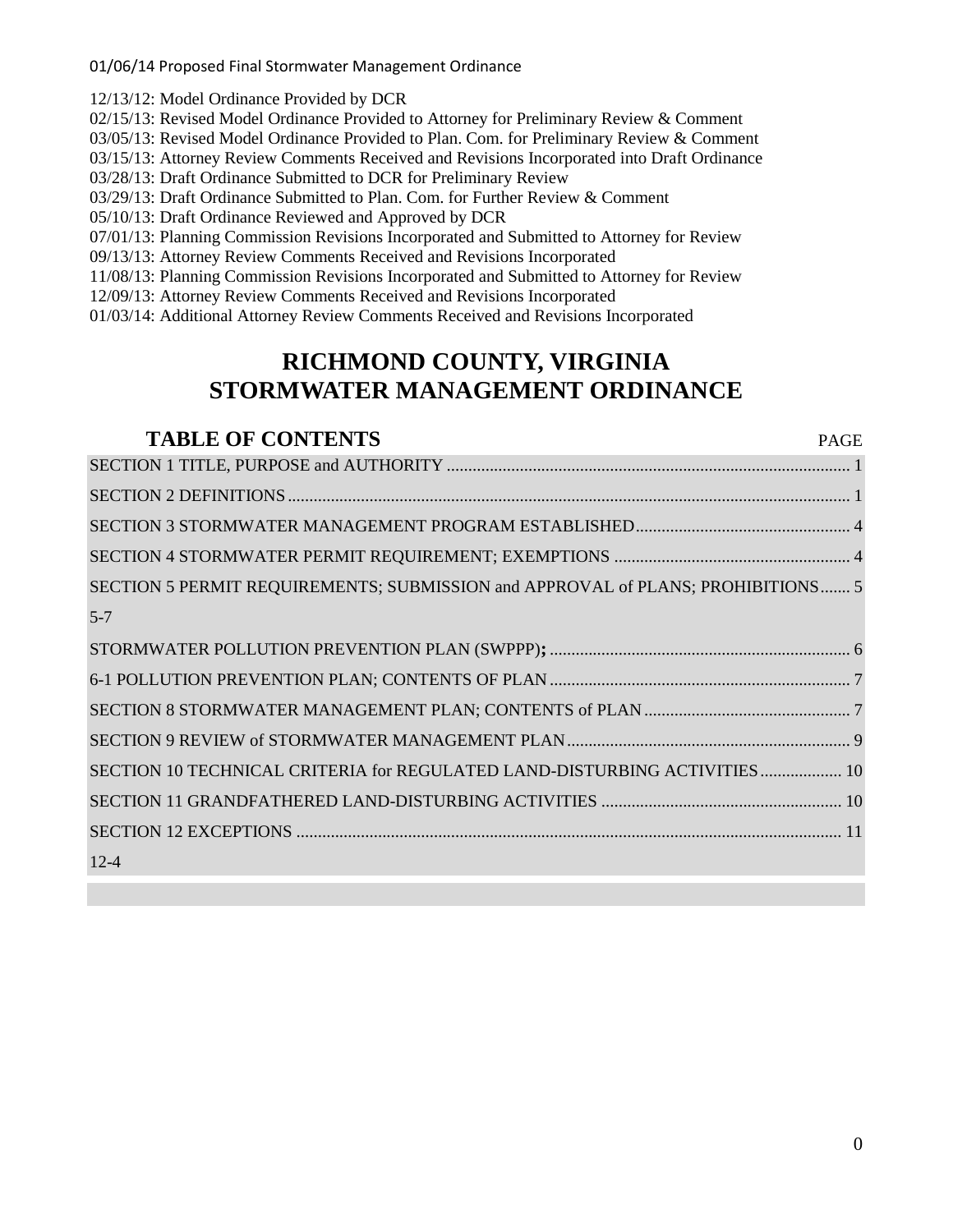| LONG-TERM MAINTENANCE of PERMANENT STORMWATER FACILITIES 12 |  |
|-------------------------------------------------------------|--|
|                                                             |  |
|                                                             |  |
| $15 - 4$                                                    |  |
|                                                             |  |
| $\overline{0}$                                              |  |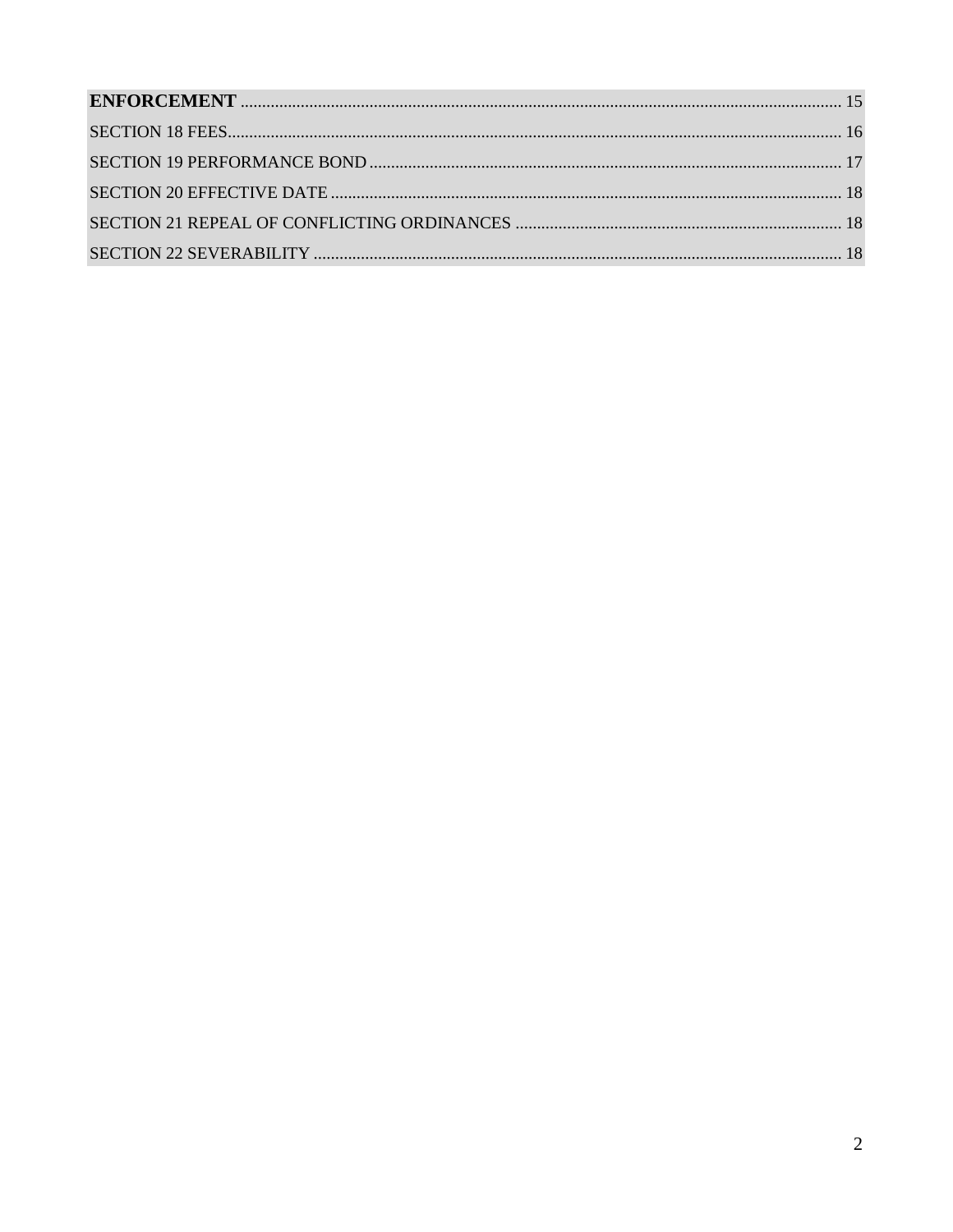## **RICHMOND COUNTY, VIRGINIA STORMWATER MANAGEMENT ORDINANCE**

### <span id="page-3-0"></span>**SECTION 1 TITLE, PURPOSE and AUTHORITY (94VAC25-870-20 & 94VAC25-870-40)**

 This ordinance shall be known as the "Stormwater Management Ordinance of Richmond County." The purpose of this ordinance is to promote and protect the general health, safety and welfare of the citizens of Richmond County and to protect property, state waters, stream channels and other natural resources from the potential harm of unmanaged stormwater, and to establish procedures whereby stormwater requirements related to water quality and quantity shall be administered and enforced.

 This ordinance is adopted pursuant to Article 2.3 (§ 62.1-44.15:24 et seq.) of Chapter 3.1 of Title 62.1 of the Code of Virginia.

#### <span id="page-3-1"></span>**SECTION 2 DEFINITIONS (94VAC25-870-10)**

 The following words and terms used in this ordinance have the following meanings unless the context clearly indicates otherwise.

- 2-1 **"Administrator"** means the Land Use Administrator who is authorized to delegate duties and responsibilities set forth in this Ordinance to qualified technical personnel, plan examiners, inspectors, and other employees or third-parties.
- 2-2 **"Applicant"** means any person submitting an application for a permit or requesting issuance of a permit under this Ordinance.
- 2-3 **"Best Management Practice"** or **"BMP"** means schedules of activities, prohibitions of practices, including both structural and nonstructural practices, maintenance procedures, and other management practices to prevent or reduce the pollution of surface waters and groundwater systems from the impacts of land-disturbing activities.
- 2-4 **"Board"** means the Board of Supervisors of Richmond County, Virginia.
- 2-5 **"Chesapeake Bay Preservation Act Land-Disturbing Activity"** means a land- disturbing activity including clearing, grading, or excavation that results in a land- disturbance equal to or greater than 2,500 square feet and less than one acre in all areas of the County designated as subject to the Chesapeake Bay Preservation Area Designation and Management Regulations pursuant to Section 2-13 [District Regulations – Chesapeake Bay Preservation Area Overlay District] of the Zoning Ordinance of Richmond County,
- 2-6 **"Common Plan of Development or Sale"** means a contiguous area where separate and distinct construction activities may be taking place at different times on different schedules.
- 2-7 **"Clean Water Act"** or **"CWA"** means the federal Clean Water Act (33 USC § 1251 et seq.), formerly referred to as the Federal Water Pollution Control Act or Federal Water Pollution Control Act Amendments of 1972, Public Law 92-500, as amended by Public Law 95-217, Public Law 95-576, Public Law 96-483, and Public Law 97-117, or any subsequent revisions thereto.
- 2-8 **"Department"** or **"DEQ"** means the Department of Environmental Quality.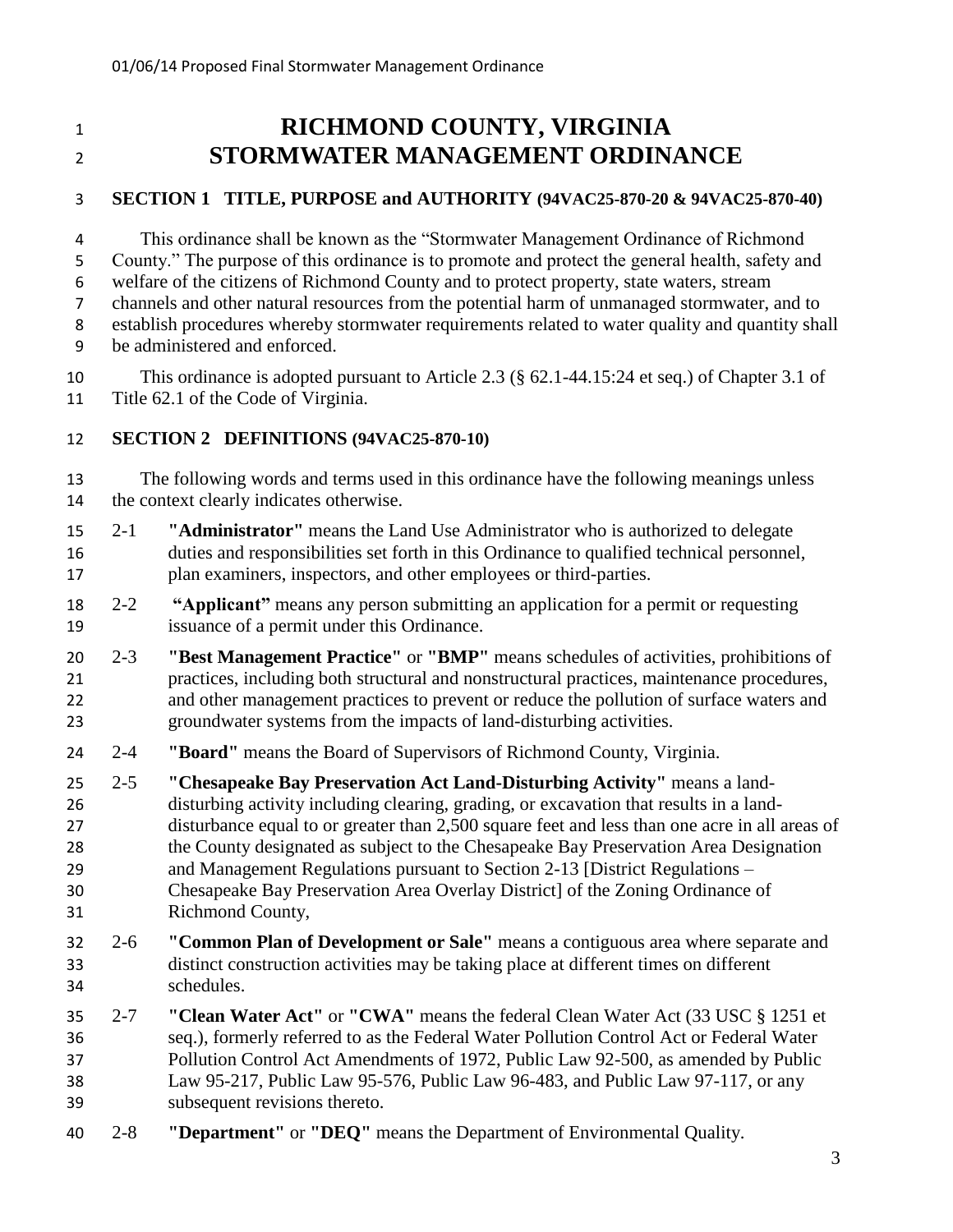- 2-9 **"Development"** means land-disturbance and the resulting landform associated with the construction of residential, commercial, industrial, institutional, recreation, transportation, or utility facilities or structures or the clearing of land for non-agricultural or non-silvicultural purposes.
- 2-10 **"Director"** means the Director of the Department of Environmental Quality or his designee.
- 2-11 **"General Permit"** means the state permit titled General Permit for Discharges of Stormwater from Construction Activities found in Part XIV (94VAC25-870-1170 et seq.) of the Regulations authorizing a category of discharges under the CWA and the Act within a geographical area of the Commonwealth of Virginia.
- 2-12 **"Land Disturbance"** or **"Land-disturbing Activity"** means a manmade change to the land surface that potentially changes its runoff characteristics including any clearing, grading, or excavation except that the term shall not include those exemptions specified in Section 4-2 of this Ordinance.
- 2-13 **"Minor Modification"** means an amendment of an existing permit before its expiration not requiring extensive review and evaluation including, but not limited to, changes in EPA promulgated test protocols, increasing monitoring frequency requirements, changes in sampling locations, and changes to compliance dates within the overall compliance schedules. A minor permit modification or amendment does not substantially alter permit conditions, substantially increase or decrease the amount of surface water impacts, increase the size of the operation, or reduce the capacity of the facility to protect human health or the environment.
- 2-14 **"Operator"** means the owner or operator of any facility or activity subject to regulation under this Ordinance.
- 2-15 **"Permit"** or **"VSMP Authority Permit"** means an approval to conduct a land- disturbing activity issued by the permit-issuing authority for the initiation of a land- disturbing activity, in accordance with this Ordinance, and which may only be issued after evidence of general permit coverage has been provided by the Department, where required.
- 2-16 **"Permittee"** means the person to whom a VSMP Authority Permit is issued.
- 2-17 **"Person"** means any individual, corporation, partnership, association, state, municipality, commission, or political subdivision of a state, governmental body (including but not limited to a federal, state, or local entity), any interstate body or any other legal entity.
- 2-18 **"Pollutant"** means dredged spoil, solid waste, incinerator residue, filter backwash, sewage, garbage, sewage sludge, munitions, chemical wastes, biological materials, radioactive materials (except those regulated under the Atomic Energy Act of 1954, as amended (42 USC § 2011 et seq.)), heat, wrecked or discarded equipment, rock, sand, cellar dirt and industrial, municipal, and agricultural waste discharged into water. It does not mean: 1. Sewage from vessels; or 2. Water, gas, or other material that is injected into a well to facilitate production of oil or gas, or water derived in association with oil and gas production and disposed of in a well if the well used either to facilitate production or for disposal purposes is approved by the board and if the board determines that the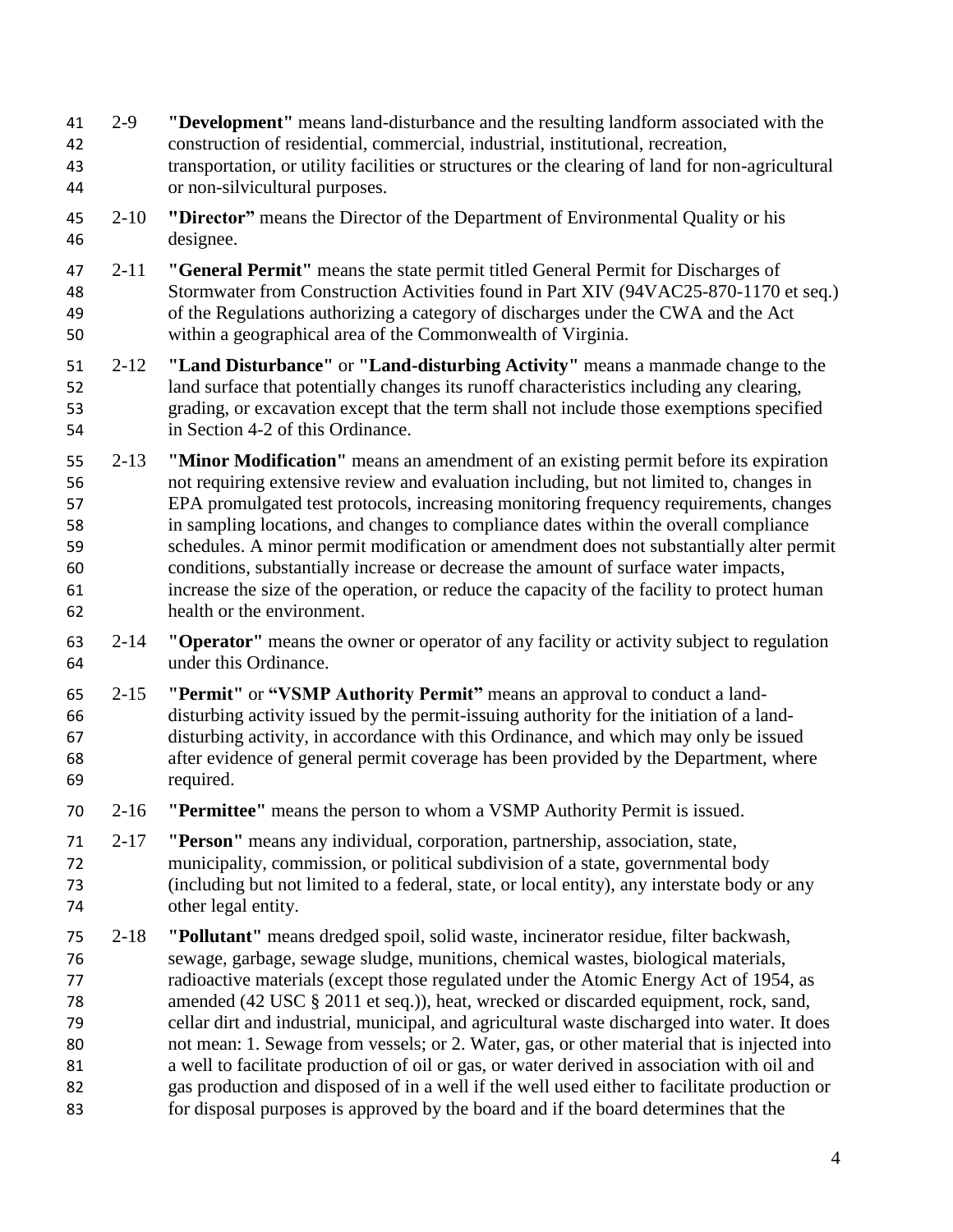injection or disposal will not result in the degradation of groundwater or surface water resources.

- 2-19 **"Pollution"** means such alteration of the physical, chemical or biological properties of any state waters as will or is likely to create a nuisance or render such waters (a) harmful or detrimental or injurious to the public health, safety or welfare, or to the health of animals, fish or aquatic life; (b) unsuitable with reasonable treatment for use as present or possible future sources of public water supply; or (c) unsuitable for recreational, commercial, industrial, agricultural, or other reasonable uses, provided that (i) an alteration of the physical, chemical, or biological property of state waters, or a discharge or deposit of sewage, industrial wastes or other wastes to state waters by any owner which by itself is not sufficient to cause pollution, but which, in combination with such alteration of or discharge or deposit to state waters by other owners, is sufficient to cause pollution; (ii) the discharge of untreated sewage by any owner into state waters; and (iii) contributing to the contravention of standards of water quality duly established by the State Water Control Board, are "pollution" for the terms and purposes of this chapter.
- 2-20 **"Regulations"** means the Virginia Stormwater Management Program (VSMP) Permit Regulations, 94VAC25-870-60 as amended.
- 2-21 **"Site"** means the land or water area where any facility or land-disturbing activity is physically located or conducted, including adjacent land used or preserved in connection with the facility or land-disturbing activity. Areas channelward of mean low water in tidal Virginia shall not be considered part of a site.
- 2-22 **"State"** means the Commonwealth of Virginia.
- 2-23 **"State Board"** means the State Water Control Board (SWCB).
- 2-24 **"State Water Control Law"** means Chapter 3.1 (§ 62.1-44.2 et seq.) of Title 62.1 of the Code of Virginia.
- 2-25 **"State Waters"** means all water, on the surface and under the ground, wholly or partially within or bordering the Commonwealth or within its jurisdiction, including wetlands.
- 2-26 **"Stormwater"** means precipitation that is discharged across the land surface or through conveyances to one or more waterways and that may include stormwater runoff, snow melt runoff, and surface runoff and drainage.
- 2-27 **"Stormwater Management Plan"** means a document or compilation of documents meeting the requirements of Section 7-9 of this ordinance.
- 2-28 **"Stormwater Pollution Prevention Plan"** or **"SWPPP"** means a document or compilation of documents meeting the requirements of Section 6-1 of this Ordinance, and which include at minimum, an approved erosion and sediment control plan, an approved stormwater management plan, and a pollution prevention plan.
- 2-29 **"Subdivision"** means the same as defined in Article 2, Section 2 of Richmond County 121 Subdivision Ordinance (or § 15.2-2201 of the Code of Virginia).
- 2-30 **"Total Maximum Daily Load"** or **"TMDL"** means the sum of the individual wasteload allocations for point sources, load allocations (LAs) for nonpoint sources, natural background loading and a margin of safety. TMDLs can be expressed in terms of either mass per time, toxicity, or other appropriate measure. The TMDL process provides for 126 point versus nonpoint source trade-offs.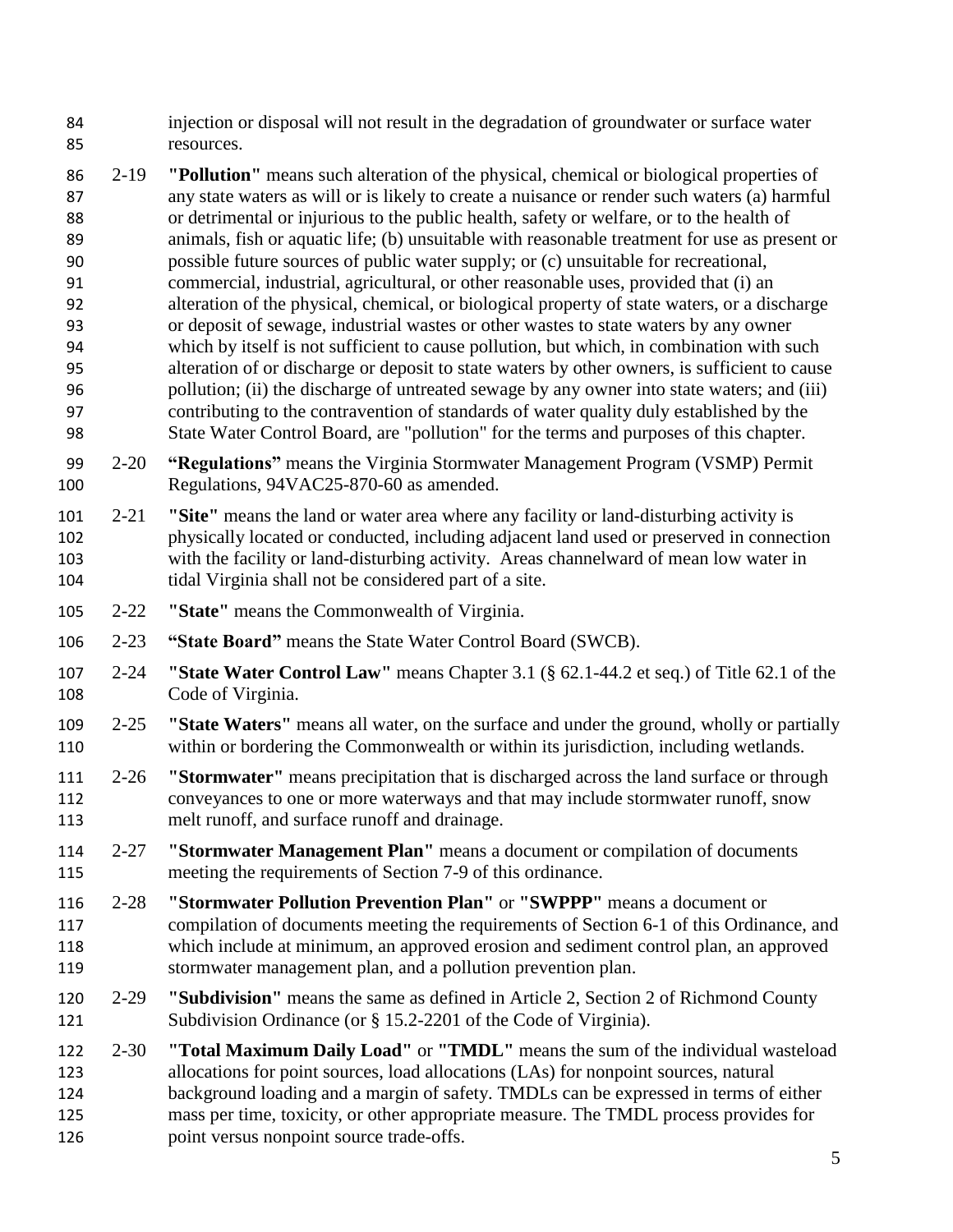- 2-31 **"Virginia Stormwater Management Act"** or **"Act"** means Article 2.3 (§ 62.1-44.15:24 et seq.) of Chapter 3.1 of Title 62.1 of the Code of Virginia.
- 2-32 **"Virginia Stormwater BMP Clearinghouse Website"** means a website that contains detailed design standards and specifications for control measures that may be used in Virginia to comply with the requirements of the Virginia Stormwater Management Act and associated regulations.
- 2-33 **"Virginia Stormwater Management Program"** or **"VSMP"** means the program established by the County to manage the quality and quantity of runoff resulting from land-disturbing activities in accordance with state law, and which has been approved by 136 the State Water Control Board (SWCB).
- 2-34 **"Virginia Stormwater Management Program Authority"** or **"VSMP Authority"** means the County.

## <span id="page-6-0"></span>**SECTION 3 STORMWATER MANAGEMENT PROGRAM ESTABLISHED**

- 3-1 Pursuant to § 62.1-44.15:27 of the Code of Virginia, the County hereby establishes a
- Stormwater Management Program for land-disturbing activities and adopts the applicable
- Stormwater Management Regulations that specify standards and specifications for such
- programs promulgated by the State for the purposes set out in Section 1 of this
- Ordinance. The Board hereby designates the Land Use Administrator as the
- Administrator of the Stormwater Management Program.

## <span id="page-6-1"></span>**SECTION 4 STORMWATER PERMIT REQUIREMENT; EXEMPTIONS**

- 4-1 Except as provided herein, no person may engage in any land-disturbing activity until a permit has been issued by the Administrator in accordance with the provisions of this ordinance.
- 4-2 Notwithstanding any other provision of this Ordinance, the following activities are exempt from the requirements of subsection (1) of this Section, unless otherwise required by federal law:
- 1) Permitted surface or deep mining operations and projects, or oil and gas operations and projects conducted under the provisions of Title 45.1;
- 2) Clearing of lands specifically for agricultural purposes and the management, tilling, planting or harvesting of agricultural, horticultural, or forest crops; or livestock feedlot operations or as set forth by the VSWCB in regulations, including engineering operations as follows: ponds, ditches, strip cropping, lister furrowing, contour cultivating, contour furrowing, land drainage, and land irrigation; however, this exception shall not apply to harvesting of forest crops unless the area on which harvesting occurs is reforested artificially or naturally in accordance with the provisions of Chapter 11 (§ 10.1-1100 et seq.) or is converted to bona fide agricultural or improved pasture use as described in subsection B of § 10.1-1163 of 164 the Code of Virginia;
- 3) Single-family residences separately built and disturbing less than 2,500 square feet and not part of a larger common plan of development or sale, including additions or modifications to existing single-family detached residential structures;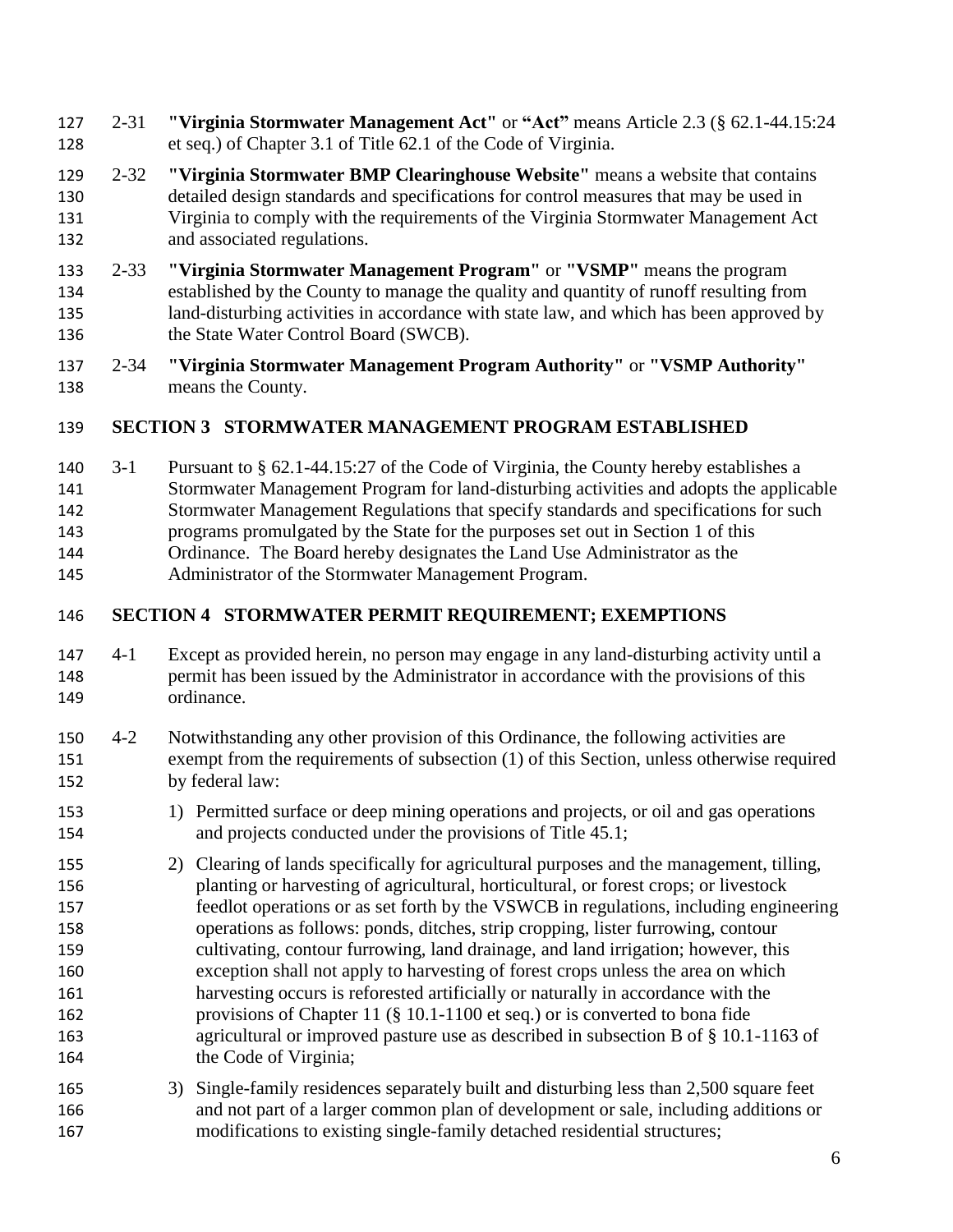<span id="page-7-0"></span>

| 168<br>169<br>170                      |         | 4) Land-disturbing activities that disturb less than 2,500 square feet of land area, and<br>which are not part of a larger common plan of development or sale that is one acre or<br>greater of disturbance;                                                                                                                                                                                                                                                                                              |
|----------------------------------------|---------|-----------------------------------------------------------------------------------------------------------------------------------------------------------------------------------------------------------------------------------------------------------------------------------------------------------------------------------------------------------------------------------------------------------------------------------------------------------------------------------------------------------|
| 171                                    |         | 5) Discharges to a sanitary sewer or combined sewer systems;                                                                                                                                                                                                                                                                                                                                                                                                                                              |
| 172<br>173                             |         | 6) Activities under a State or Federal reclamation program to return an abandoned<br>property to an agricultural or open land use;                                                                                                                                                                                                                                                                                                                                                                        |
| 174<br>175<br>176<br>177<br>178        |         | 7) Routine maintenance that is performed to maintain the original line and grade,<br>hydraulic capacity, or original construction of the project. The paving of an existing<br>road with a compacted or impervious surface and reestablishment of existing<br>associated ditches and shoulders shall be deemed routine maintenance if performed in<br>accordance with this ordinance.                                                                                                                     |
| 179<br>180<br>181<br>182<br>183<br>184 |         | 8) Conducting land-disturbing activities in response to a public emergency where the<br>related work required immediate authorization to avoid imminent endangerment to<br>human health or the environment. In such situations, the VSMP authority shall be<br>advised of the disturbance within seven days of commencing the land-disturbing<br>activity and compliance with the administrative requirement of Section 8 of this<br>ordinance within 30 days of commencing the land-disturbing activity. |
| 185<br>186                             |         | SECTION 5 PERMIT REQUIREMENTS; SUBMISSION and APPROVAL of PLANS;<br><b>PROHIBITIONS</b>                                                                                                                                                                                                                                                                                                                                                                                                                   |
| 187<br>188                             | $5 - 1$ | No VSMP authority permit shall be issued by the Administrator, until the following items<br>have been submitted to and approved by the Administrator as prescribed herein:                                                                                                                                                                                                                                                                                                                                |
| 189<br>190<br>191                      |         | 1) A permit application that includes a General Permit Registration statement which,<br>among other things, certifies that a Stormwater Pollution Prevention Plan (SWPPP)<br>has been prepared in accordance with state law;                                                                                                                                                                                                                                                                              |
| 192<br>193                             |         | 2) An erosion and sediment control plan approved in accordance with Richmond<br>County's Erosion and Sediment Control Ordinance.                                                                                                                                                                                                                                                                                                                                                                          |
| 194<br>195                             |         | 3) A stormwater management plan that meets the requirements of Section 8-1 of this<br>Ordinance.                                                                                                                                                                                                                                                                                                                                                                                                          |
| 196<br>197<br>198<br>199<br>200<br>201 | $5 - 2$ | Notwithstanding any other provision of this Section, an Applicant seeking to conduct a<br>Chesapeake Bay Preservation Act Land-Disturbing Activity shall not be required to<br>provide the General Permit Registration set forth in Section 5-1(1), nor provide evidence<br>of General Permit coverage, which coverage is not required for such activities. Except as<br>otherwise required in this subsection, the Applicant shall not be required to comply with<br>the requirements of Section 6.      |
| 202<br>203<br>204<br>205               | $5 - 3$ | An Applicant seeking to conduct land disturbing associated with a single-family<br>residence, separately built, disturbing less than one acre but part of a common plan of<br>development or sale is not required to submit a General Permit registration statement or<br>Stormwater Management Plan (as required in (b)(1) and (b)(3) above) provided;                                                                                                                                                   |
| 206<br>207                             |         | A comprehensive Stormwater Management Plan covering the entire development<br>$\Gamma$<br>including the residential lot has been implemented;                                                                                                                                                                                                                                                                                                                                                             |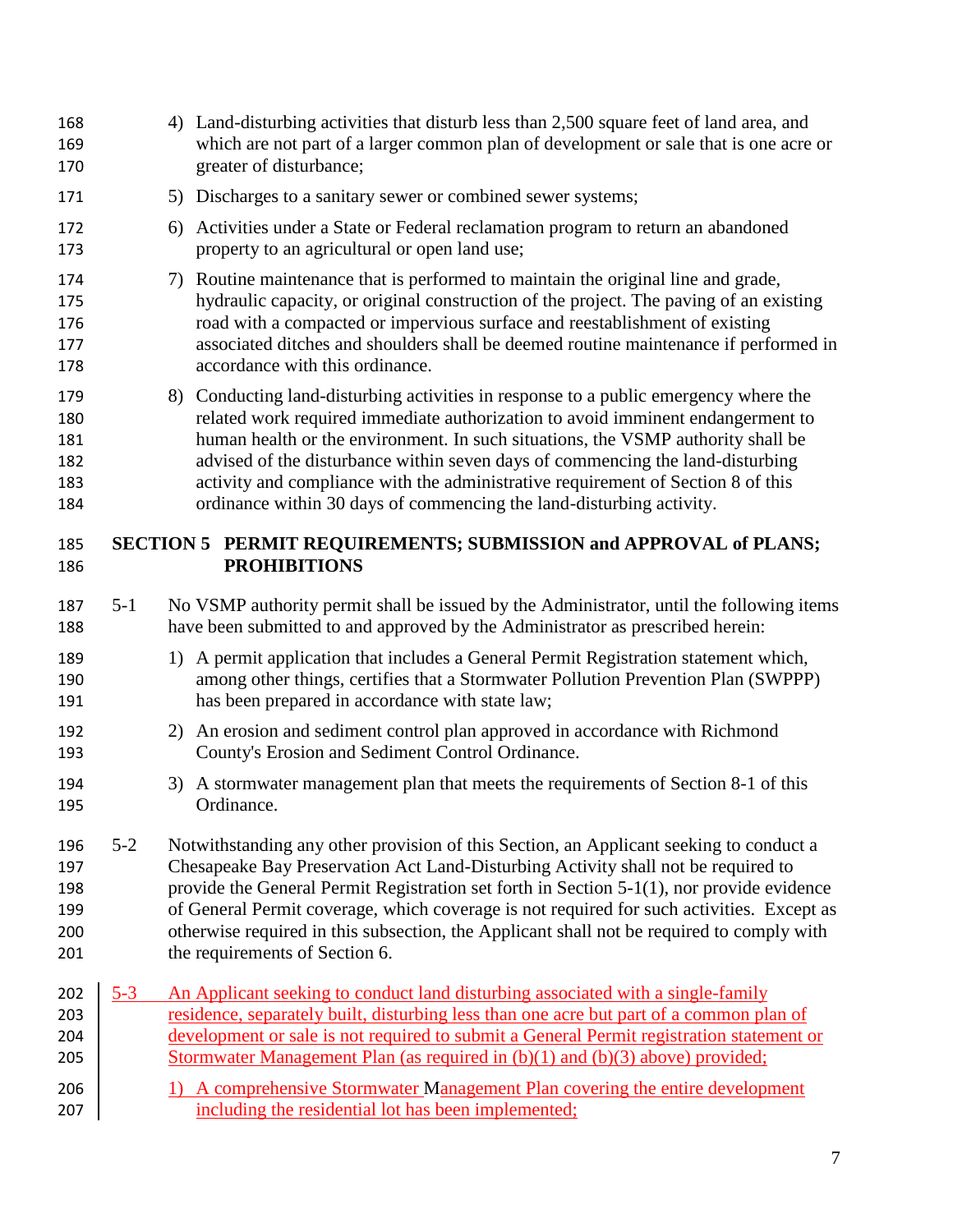- 2) The Applicant complies with the remaining SWPPP requirements, including but not limited to the development of a Pollution Prevention Plan in accordance with Sections 210 6 and 7, and performs water quality computation to demonstrate compliance with the technical criteria set forth in Section 10.
- 212  $\frac{1}{2}$   $\frac{1}{2}$   $\frac{1}{2}$   $\frac{1}{2}$  No VSMP authority permit shall be issued until evidence of General permit coverage is 213 obtained by DEQ, where required.
- 214  $\frac{1}{2}$  5-45-5 No permit shall be issued until the fees required to be paid pursuant to Section 18, are received, and the surety required pursuant to Section 19 of this Ordinance has been 216 submitted. Submitted. A submitted as the Muslim seeking to conduct land disturbing associated with a 217 single-family residence and who are not required to submit a General Permit registration 218 statement are not required to pay the state portion of the permit fee.
- 219  $\frac{1}{2}$  5-55-6 No permit shall be issued unless and until the permit application and attendant materials and supporting documentation demonstrate that all land clearing, construction, disturbance, land development and drainage will be done according to the approved permit.
- <span id="page-8-0"></span>223  $\frac{1}{2}$  5-65-7 No grading, building or other permit shall be issued for a property unless a VSMP authority permit has been issued.

#### **SECTION 6 STORMWATER POLLUTION PREVENTION PLAN (SWPPP); CONTENTS OF PLANS (94VAC25-870-54)**

- 6-1 The Stormwater Pollution Prevention Plan (SWPPP) that is required to be prepared before a registration statement for General permit coverage (as referenced in Section 5-  $1(1)$ , that may be submitted to DEQ for approval, shall include the content specified by Section 94VAC25-870, 94VAC25-870-1170, and any other applicable regulations including, but not limited to i) a County-approved Erosion and Sediment Control plan approved pursuant to Richmond County's Erosion and Sediment Control Ordinance, ii) a pollution prevention plan that meets the requirements of 94VAC25-870-56, and iii) a stormwater management plan that meets the requirements of this Ordinance.
- 235 6-2 The SWPPP shall be amended by the operator whenever there is a change in design, construction, operation, or maintenance that has a significant effect on the discharge of pollutants to state waters which is not addressed by the existing SWPPP. The SWPPP shall also be amended by the Operator if an inspection reveals that the SWPPP is inadequate to satisfy applicable regulations. All amendments must be approved by the Administrator, as required.
- 241  $\mid$  6-3 The SWPPP must be maintained by the operator at a central location onsite for use by 242 those identified as having responsibilities under the SWPP whenever they are on the 243 construction site. If an onsite location is unavailable to store the SWPPP when no **personnel are present, notice of the SWPPP**'s location must be posted near the main 245 entrance at the construction site. The SWPPP must be made available for public review in 246 an electronic format or in a hard copy as required by the Regulations.
-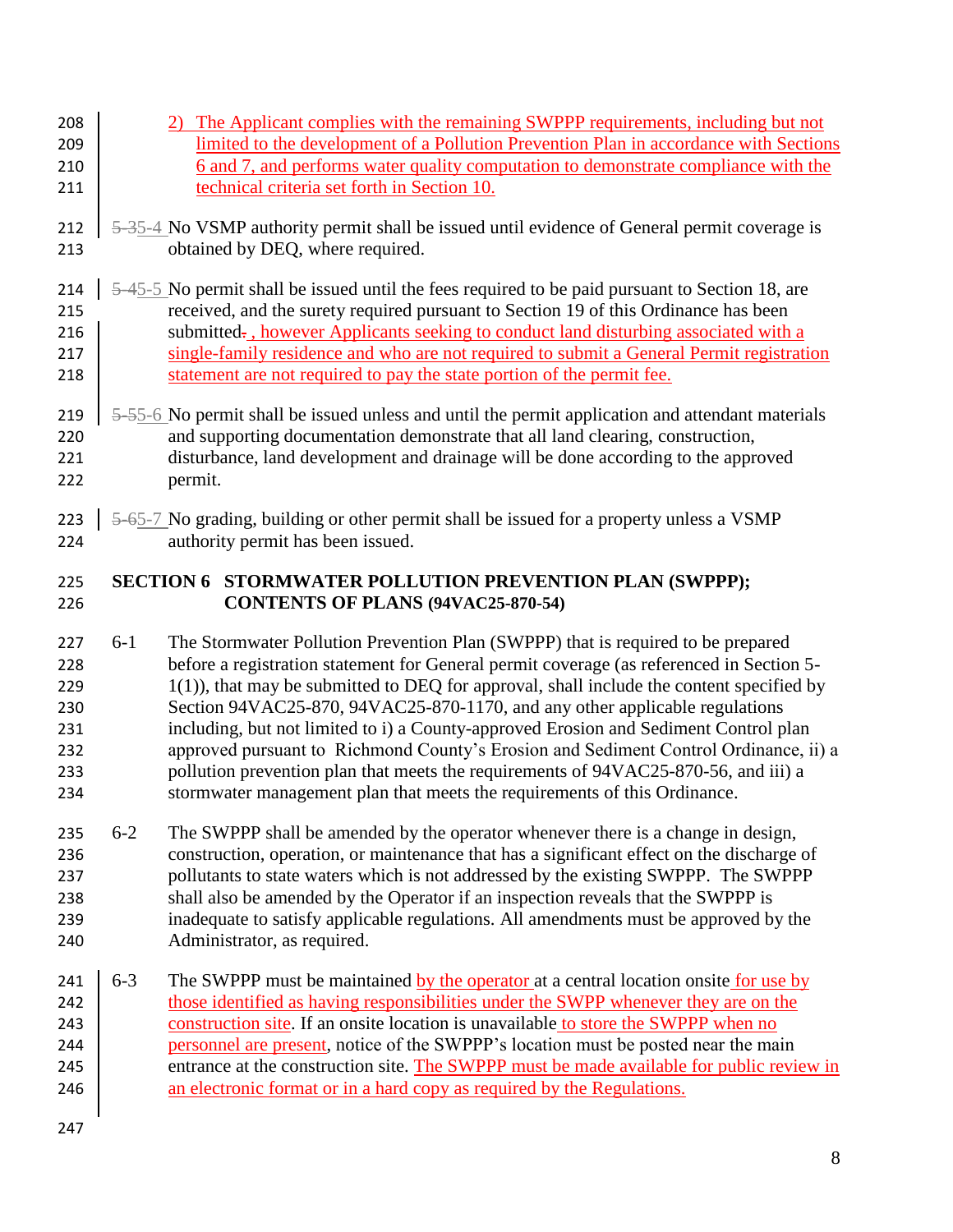<span id="page-9-1"></span><span id="page-9-0"></span>

| 248<br>249<br>250<br>251                             | $6-4$            | Construction activities that are part of a common plan of development and disturb less<br>than one acre may utilize a SWPPP template provided by DEQ and need not provide a<br>separate stormwater management plan if one has been prepared and implemented for the<br>larger development project, to the extent permitted by state law.                                                                                                                                                                                                                                                                                                                                                |
|------------------------------------------------------|------------------|-----------------------------------------------------------------------------------------------------------------------------------------------------------------------------------------------------------------------------------------------------------------------------------------------------------------------------------------------------------------------------------------------------------------------------------------------------------------------------------------------------------------------------------------------------------------------------------------------------------------------------------------------------------------------------------------|
| 252<br>253                                           | <b>SECTION 7</b> | POLLUTION PREVENTION PLAN; CONTENTS OF PLAN<br>$(94VAC25-870-56)$                                                                                                                                                                                                                                                                                                                                                                                                                                                                                                                                                                                                                       |
| 254<br>255<br>256<br>257<br>258                      | $7 - 1$          | A Pollution Prevention Plan required in Section 6-1, shall be developed, implemented<br>and updated as necessary. The plan shall detail the design, installation, implementation,<br>and maintenance of effective pollution prevention measures to minimize the discharge of<br>pollutants. At a minimum, such measures must be designed, installed, implemented, and<br>maintained to:                                                                                                                                                                                                                                                                                                 |
| 259<br>260<br>261<br>262<br>263<br>264<br>265<br>266 |                  | 1) Minimize the discharge of pollutants from equipment and vehicle washing, wheel<br>wash water and other waters. Wash waters must be treated in a sediment basin or<br>alternative control that provides equivalent or better treatment prior to discharge;<br>2) Minimize the exposure of building materials, building products, construction wastes,<br>trash, landscape materials, fertilizers, pesticides, herbicides, detergents, sanitary waste<br>and other materials present on the site to precipitation and to stormwater; and<br>3) Minimize the discharge of pollutants from spills and leaks and implement chemical<br>spill and leak prevention and response procedures. |
| 267<br>268<br>269<br>270<br>271<br>272<br>273<br>274 | $7 - 2$          | The pollution prevention plan shall include effective best management practices to<br>prohibit the following discharges:<br>1) Wastewater from washout of concrete, unless managed by an appropriate control;<br>2) Wastewater from washout and cleanout of stucco, paint, form release oils, curing<br>compounds and other construction materials;<br>3) Fuels, oils or other pollutants used in vehicle and equipment operation and<br>maintenance; and<br>4) Soaps or solvents used in vehicle and equipment washing.                                                                                                                                                                |
| 275<br>276                                           | $7 - 3$          | Discharges from dewatering activities, including discharges from dewatering of trenches<br>and excavations, are prohibited unless managed by appropriate controls.                                                                                                                                                                                                                                                                                                                                                                                                                                                                                                                      |
| 277<br>278                                           | <b>SECTION 8</b> | STORMWATER MANAGEMENT PLAN; CONTENTS of PLAN<br>$(94VAC25-870-55)$                                                                                                                                                                                                                                                                                                                                                                                                                                                                                                                                                                                                                      |
| 279<br>280<br>281<br>282<br>283                      | $8-1$            | The Stormwater Management Plan required in Section $5-1(3)$ must apply the stormwater<br>management technical criteria set forth in Section 10 to the entire land-disturbing<br>activity, consider all sources of surface runoff and all sources of subsurface and<br>groundwater flows converted to subsurface runoff, and include the following<br>information:                                                                                                                                                                                                                                                                                                                       |
| 284<br>285                                           |                  | 1) Contact information including the name, address, telephone number of the owner and<br>the tax reference number and parcel number of the property or properties affected                                                                                                                                                                                                                                                                                                                                                                                                                                                                                                              |
| 286<br>287<br>288                                    |                  | 2) Information on the type and location of stormwater discharges; information on the<br>features to which stormwater is being discharged including surface waters or karst<br>features if present, and the pre-development and post-development drainage areas;                                                                                                                                                                                                                                                                                                                                                                                                                         |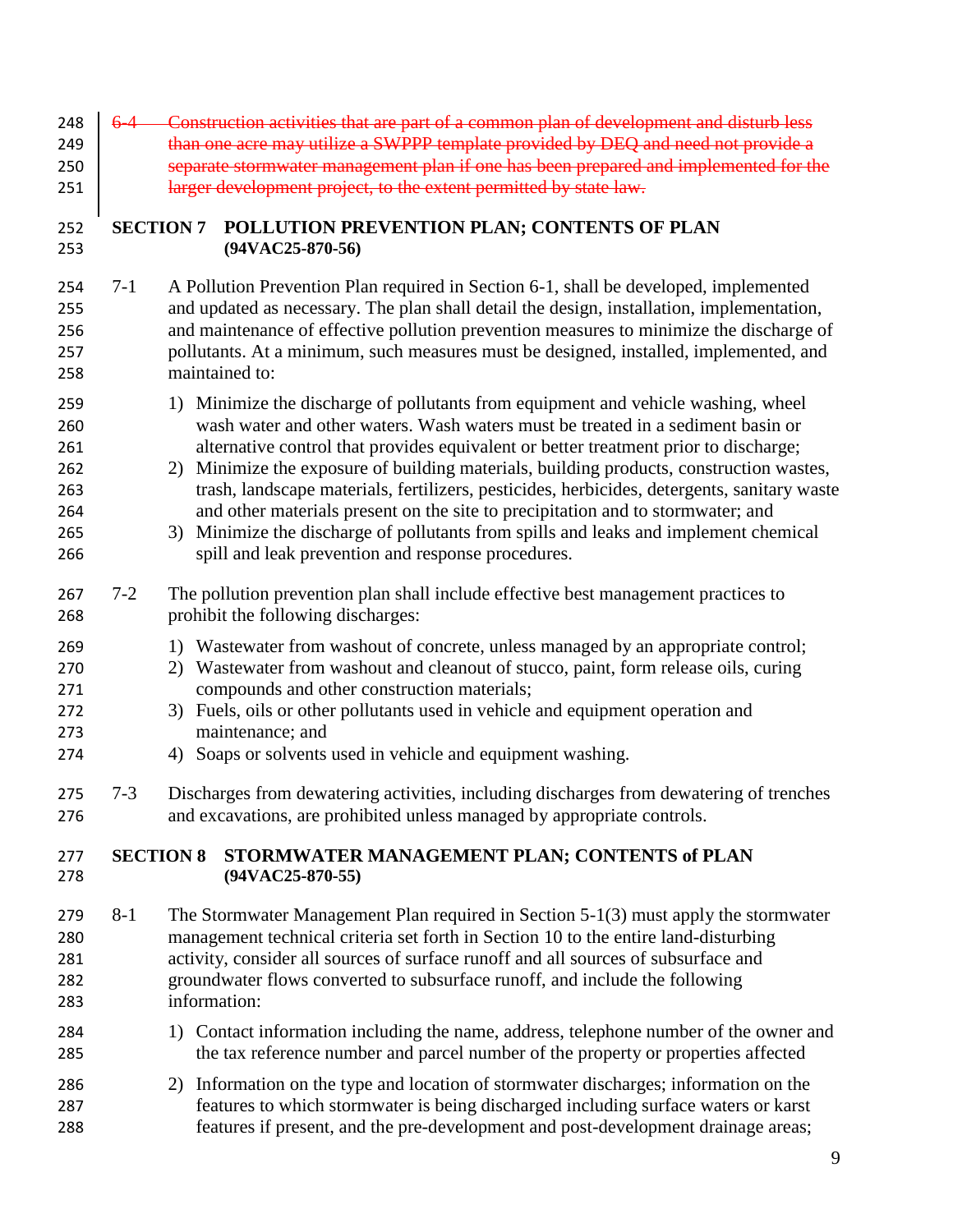| 289<br>290                                                                                            |         | 3) A narrative that includes a description of current site conditions and final site<br>conditions;                                                                                                                                                                                                                                                                                                                                                                                                                                                                                                                                                                                                                                                                                                                                                                                                                               |
|-------------------------------------------------------------------------------------------------------|---------|-----------------------------------------------------------------------------------------------------------------------------------------------------------------------------------------------------------------------------------------------------------------------------------------------------------------------------------------------------------------------------------------------------------------------------------------------------------------------------------------------------------------------------------------------------------------------------------------------------------------------------------------------------------------------------------------------------------------------------------------------------------------------------------------------------------------------------------------------------------------------------------------------------------------------------------|
| 291<br>292<br>293                                                                                     |         | 4) A general description of the proposed stormwater management facilities and the<br>mechanism through which the facilities will be operated and maintained after<br>construction is complete;                                                                                                                                                                                                                                                                                                                                                                                                                                                                                                                                                                                                                                                                                                                                    |
| 294<br>295<br>296<br>297<br>298                                                                       |         | 5) Information on the proposed stormwater management facilities, including:<br>a. the type of facilities;<br>location, including geographic coordinates;<br>$\mathbf{b}$ .<br>acres treated; and<br>c.<br>d. the surface waters or karst features into which the facility will discharge.                                                                                                                                                                                                                                                                                                                                                                                                                                                                                                                                                                                                                                         |
| 299                                                                                                   |         | 6) Hydrologic and hydraulic computations, including runoff characteristics;                                                                                                                                                                                                                                                                                                                                                                                                                                                                                                                                                                                                                                                                                                                                                                                                                                                       |
| 300<br>301                                                                                            |         | 7) Documentation and calculations verifying compliance with the water quality and<br>quantity requirements of Section 10;                                                                                                                                                                                                                                                                                                                                                                                                                                                                                                                                                                                                                                                                                                                                                                                                         |
| 302                                                                                                   |         | 8) A map or maps of the site that depicts the topography of the site and includes:                                                                                                                                                                                                                                                                                                                                                                                                                                                                                                                                                                                                                                                                                                                                                                                                                                                |
| 303<br>304<br>305<br>306<br>307<br>308<br>309<br>310<br>311<br>312<br>313<br>314<br>315<br>316<br>317 |         | a. All contributing drainage areas;<br>Existing streams, ponds, culverts, ditches, wetlands, other water bodies, and<br>b.<br>floodplains;<br>c. Soil types, geologic formations if karst features are present in the area, forest<br>cover, and other vegetative areas;<br>d. Current land use including existing structures, roads, and locations of known<br>utilities and easements;<br>Sufficient information on adjoining parcels to assess the impacts of stormwater<br>e.<br>from the site on these parcels;<br>The limits of clearing and grading, and the proposed drainage patterns on the site;<br>f.<br>Proposed buildings, roads, parking areas, utilities, and stormwater management<br>g.<br>facilities; and<br>Proposed land use with tabulation of the percentage of surface area to be adapted<br>h.<br>to various uses, including but not limited to planned locations of utilities, roads,<br>and easements. |
| 318<br>319<br>320<br>321<br>322<br>323<br>324<br>325                                                  | $8 - 2$ | Stormwater management facilities shall be designed and located in a manner that protects<br>existing and proposed structures and infrastructure shown on the proposed site plan for<br>the development (including but not limited to buildings, roads, parking lots, onsite<br>sewage disposal systems and utilities), from adverse impacts that may be caused by<br>stormwater discharges. Such facilities shall also be designed and located so that existing<br>or planned structures and infrastructure shall not impact or interfere with the<br>effectiveness of such control measures and so as not to interfere with any existing<br>easement(s) or right-of-way(s) encumbering the subject property.                                                                                                                                                                                                                     |
| 326<br>327<br>328<br>329<br>330                                                                       | $8-3$   | If an operator intends to meet the requirements established in Section 10 through the use<br>of off-site compliance options, where applicable, then a letter of availability from the off-<br>site provider must be included. Approved off-site options must achieve the necessary<br>nutrient reductions prior to the commencement of the applicant's land-disturbing activity<br>except as otherwise allowed by § 62.1-44.15.35 of the Code of Virginia.                                                                                                                                                                                                                                                                                                                                                                                                                                                                        |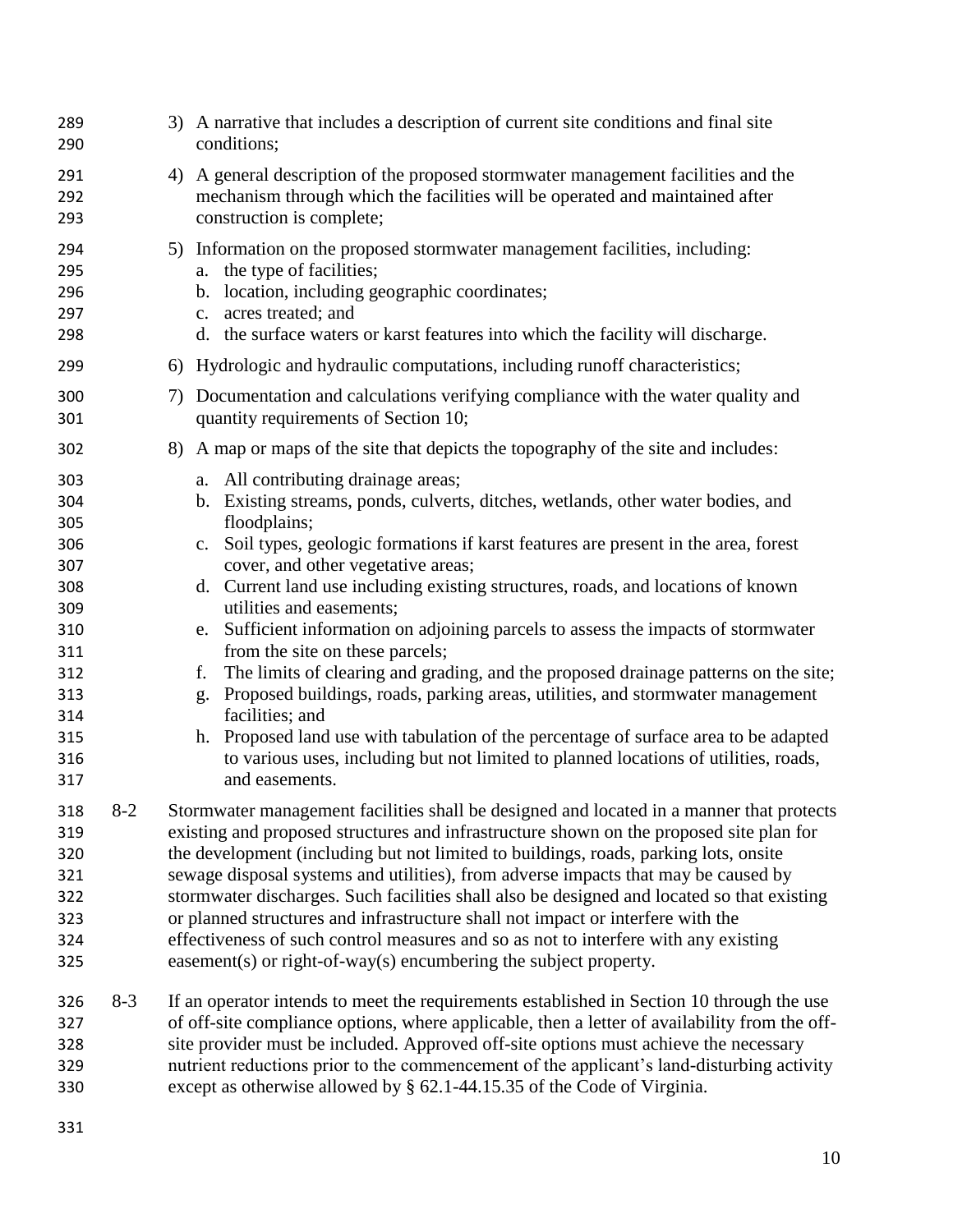<span id="page-11-0"></span> 8-4 Elements of the stormwater management plans that include activities regulated under Chapter 4 (§ 54.1-400 et seq.) of Title 54.1 of the Code of Virginia shall be appropriately sealed and signed by a professional registered in the Commonwealth of Virginia pursuant to Article 1 (§ 54.1-400 et seq.) of Chapter 4 of Title 54.1 of the Code of Virginia. 8-5 As a condition of permit approval, a construction record drawing for permanent stormwater management facilities shall be submitted to the Administrator upon completion of construction. The construction record drawing shall be appropriately sealed and signed by a professional registered in the Commonwealth of Virginia, certifying that the stormwater management facilities have been constructed in accordance with the approved plan. 1) An Administrator may elect not to require construction record drawings for stormwater management facilities for which maintenance agreements are not required pursuant to subsection 13-2. **SECTION 9 REVIEW of STORMWATER MANAGEMENT PLAN (94VAC25-870-108)** 9-1 The Administrator shall review stormwater management plans and shall approve or disapprove a stormwater management plan according to the following: 1) The Administrator shall determine the completeness of a plan in accordance with Section 8 of this ordinance, and shall notify the applicant, in writing, of such determination, within 15 calendar days of receipt. If the plan is deemed to be incomplete, the above written notification shall contain the reasons the plan is deemed incomplete. 2) The Administrator shall have an additional 60 calendar days from the date of the communication of completeness to review the plan, except that if a determination of completeness is not made within the time prescribed above in subsection 9-1(1), then the plan shall be deemed complete and the Administrator shall have 60 calendar days from the date of submission to review the plan. 3) The Administrator shall review any plan that has been previously disapproved, within 45 calendar days of the date of resubmission. 4) During the review period, the plan shall be approved or disapproved and the decision communicated in writing to the person responsible for the land-disturbing activity or his designated agent. If the plan is not approved, the reasons for not approving the plan shall be provide in writing. Approval or denial shall be based on the plan's compliance with the requirements of this ordinance. 5) If a plan meeting all requirements of this Ordinance is submitted and no action is taken within the time provided above in subsection 9-1(2) for review, the plan shall be deemed approved. 9-2 Approved stormwater management plans may be modified as follows: 1) Modifications to an approved stormwater management plan shall be allowed only after review and written approval by the Administrator. The Administrator shall have 60 calendar days to respond in writing either approving or disapproving such request.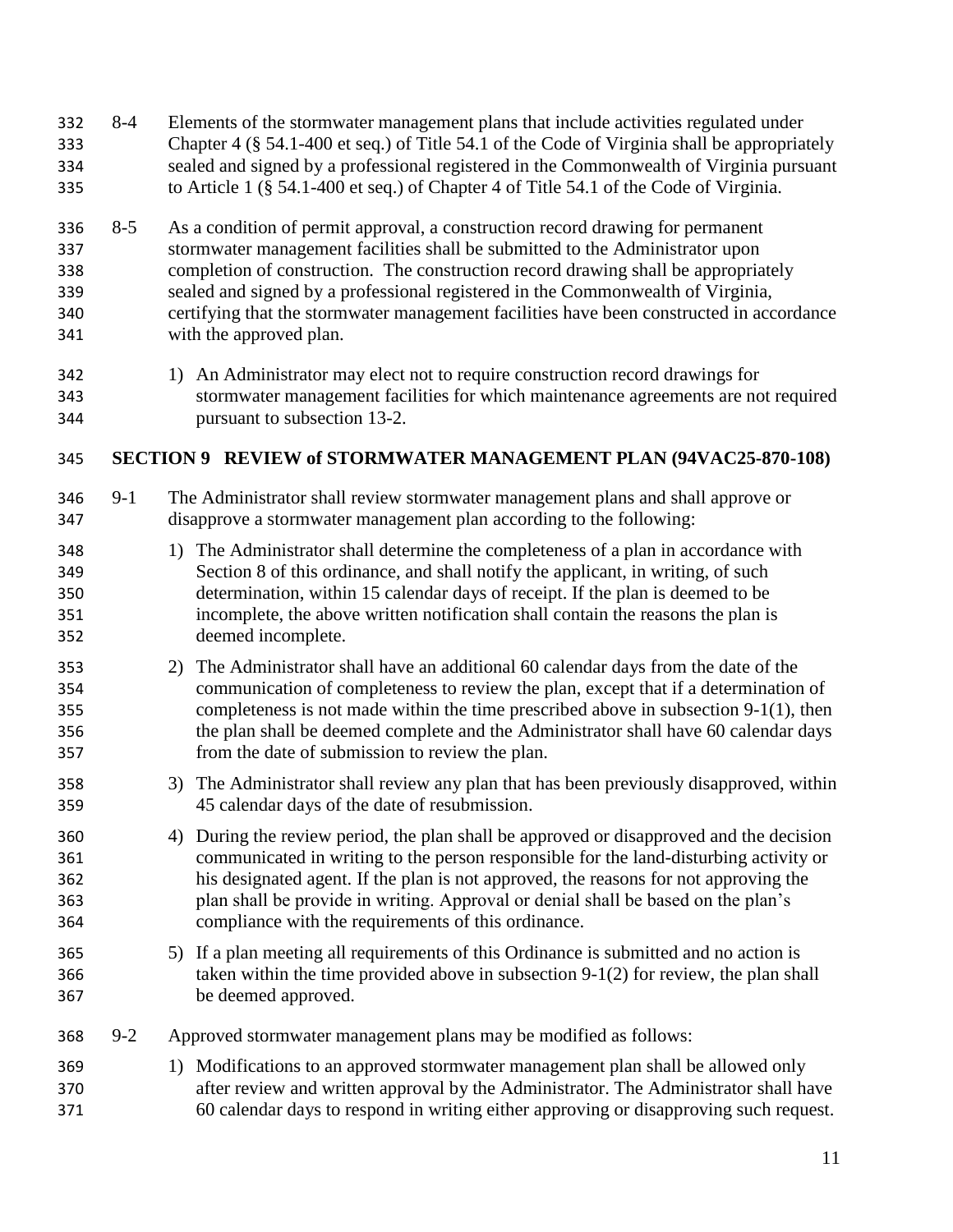- 2) The Administrator may require that an approved stormwater management plan be amended, within a time prescribed by the Administrator, to address any deficiencies noted during inspection.
- 9-3 The Administrator shall require the submission of a construction record drawing for permanent stormwater management facilities. The Administrator may elect not to require construction record drawings for stormwater management facilities for which recorded maintenance agreements are not required pursuant to Section 13-2.

#### <span id="page-12-0"></span> **SECTION 10 TECHNICAL CRITERIA for REGULATED LAND-DISTURBING ACTIVITIES (94VAC25-870-10 [Part IIB and IIC])**

 To protect the quality and quantity of state water from the potential harm of unmanaged stormwater runoff resulting from land-disturbing activities, the County hereby adopts the technical criteria for regulated land-disturbing activities set forth in Part IIB of the Stormwater Regulations, as amended, which shall apply to all land-disturbing activities regulated pursuant to this Ordinance, except as expressly set forth in Section 11 of this ordinance.

#### <span id="page-12-1"></span> **SECTION 11 GRANDFATHERED LAND-DISTURBING ACTIVITIES (94VAC25-870-48)**

- 11-1 Until June 30, 2019, a land-disturbing activity shall be considered grandfathered by Richmond County if it meets the following criteria:
- 391 1) One of the following documents was approved by Richmond County prior to July 1, 2012:
- a. A currently valid proffered or conditional zoning plan;
- b. Preliminary or final subdivision plat;
- c. Preliminary or final site plan; or
- d. Zoning with a plan of development; or
- e. Any document determined by Richmond County as being equivalent to one of the above.
- 2) No coverage has been issued prior to July 1, 2012 under the VSMP General Permit for Discharge of Stormwater from Construction Activities.
- 3) The approved document(s) listed in Subsection 11-1(1) meet the following: a. Includes conceptual drawing(s) sufficient to provide for the specified stormwater management facilities required at the time of approval and,
- b. Demonstrated that the resulting land-disturbing activity will be compliant with the requirements of Section 11.
- 4) Land-disturbing activities that Richmond County determines to be grandfathered in accordance with above criteria shall comply with the technical requirements of Part IIC of the Regulations, as amended, which are expressly adopted herein by reference.
- 5) Any applicable requirements of Code of Virginia § 15.2-2307 have been satisfied.
-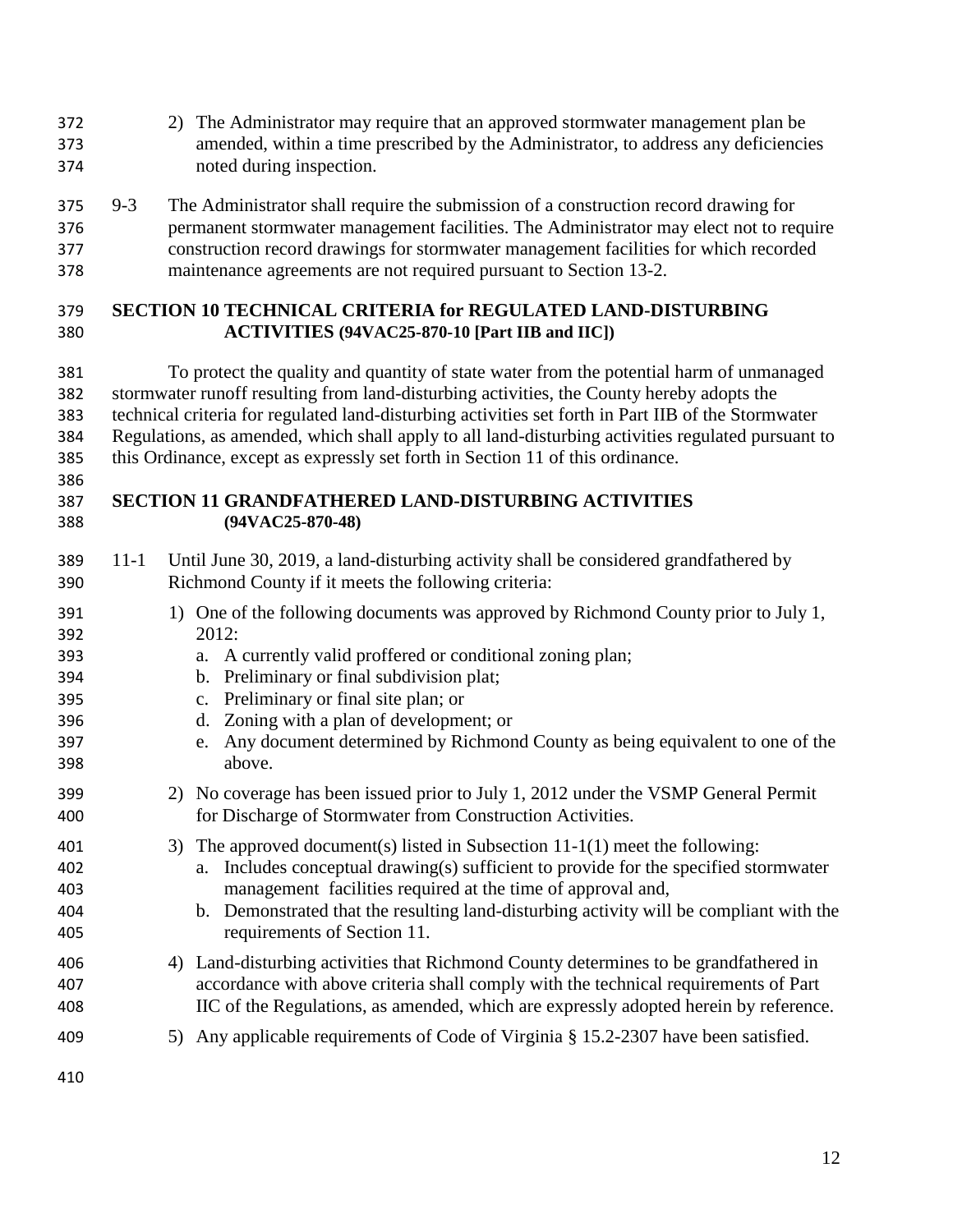<span id="page-13-1"></span><span id="page-13-0"></span>

| 411<br>412<br>413<br>414<br>415<br>416<br>417 | $11-2$   | Until June 30, 2019, for locality, state, and federal projects for which there has been an<br>obligation of locality, state, or federal funding, in whole or in part, prior to July 1, 2012,<br>or for which the department has approved a stormwater management plan prior to July 1,<br>2012, such projects shall be considered grandfathered by Richmond County and shall not<br>be subject to the technical requirements of Section 10 of this Ordinance, but shall be<br>subject to the technical requirements of Part IIC of the Regulations for those areas that<br>were included in the approval. |
|-----------------------------------------------|----------|-----------------------------------------------------------------------------------------------------------------------------------------------------------------------------------------------------------------------------------------------------------------------------------------------------------------------------------------------------------------------------------------------------------------------------------------------------------------------------------------------------------------------------------------------------------------------------------------------------------|
| 418<br>419<br>420                             | $11-3$   | For land-disturbing activities grandfathered under subsection 11-1, construction must be<br>completed by June 30, 2019, or portions of the project not under construction shall<br>become subject to the technical requirements of Section 10 of this Ordinance.                                                                                                                                                                                                                                                                                                                                          |
| 421<br>422<br>423                             | $11 - 4$ | In cases where governmental bonding of public debt financing has been issued for a<br>project prior to July 1, 2012, such project shall be subject to the technical requirements of<br>Part IIC of the Regulations.                                                                                                                                                                                                                                                                                                                                                                                       |
| 424<br>425                                    | $11-5$   | Nothing in the section shall preclude an operator from construction to a more stringent<br>standard at their discretion.                                                                                                                                                                                                                                                                                                                                                                                                                                                                                  |
| 426                                           |          | SECTION 12 EXCEPTIONS (94VAC25-870-57 and 94VAC25-870-122)                                                                                                                                                                                                                                                                                                                                                                                                                                                                                                                                                |
| 427<br>428                                    | $12 - 1$ | The Administrator may grant exceptions to the technical criteria adopted in Sections 10<br>and 11 of this Ordinance, provided that the Administrator find the following:                                                                                                                                                                                                                                                                                                                                                                                                                                  |
| 429                                           |          | 1) The exception is the minimum necessary to afford relief;                                                                                                                                                                                                                                                                                                                                                                                                                                                                                                                                               |
| 430<br>431                                    |          | 2) Reasonable and appropriate conditions are imposed so that the intent of the Act and<br>this Ordinance are preserved;                                                                                                                                                                                                                                                                                                                                                                                                                                                                                   |
| 432<br>433                                    |          | 3) Granting the exception will not confer any privileges that are denied in other similar<br>circumstances; and                                                                                                                                                                                                                                                                                                                                                                                                                                                                                           |
| 434<br>435                                    |          | 4) Exception requests are not based upon conditions or circumstances that are self-<br>imposed or self-created.                                                                                                                                                                                                                                                                                                                                                                                                                                                                                           |
| 436<br>437<br>438<br>439                      |          | 12-2 Exceptions to the requirement that the land-disturbing activity obtain the required VSMP<br>permit shall not be given by the Administrator, nor shall the Administrator approve the<br>use of a BMP not found on the Virginia Stormwater BMP Clearinghouse Website, or any<br>other control measure duly approved by the Director.                                                                                                                                                                                                                                                                   |
| 440<br>441<br>442                             | $12-3$   | Exceptions to requirements for phosphorus reductions shall not be allowed unless offsite<br>options otherwise permitted pursuant to 94VAC25-870-69 have been considered and<br>found not available.                                                                                                                                                                                                                                                                                                                                                                                                       |
| 443<br>444                                    | $12 - 4$ | Economic hardship alone is not a sufficient reason to grant an exception from the<br>requirements of this Ordinance.                                                                                                                                                                                                                                                                                                                                                                                                                                                                                      |
| 445                                           |          |                                                                                                                                                                                                                                                                                                                                                                                                                                                                                                                                                                                                           |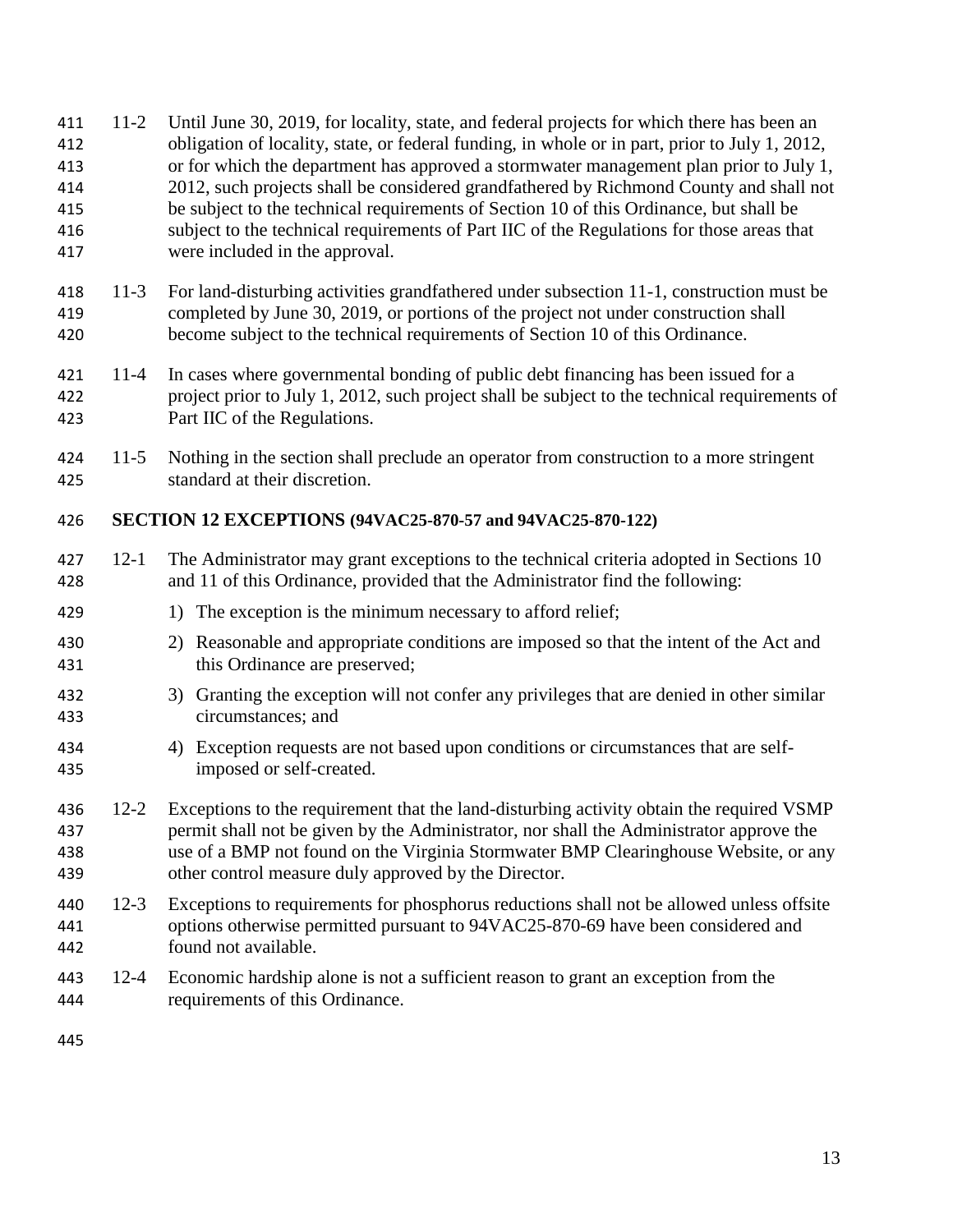#### **SECTION 13 LONG-TERM MAINTENANCE of PERMANENT STORMWATER FACILITIES (94VAC25-870-112)**

- 13-1 The Administrator shall require the applicant to provide evidence of the provision for the long-term responsibility for and maintenance of stormwater management facilities and other techniques specified to manage the quality and quantity of runoff that are installed pursuant to an approved stormwater management plan. Such requirements shall be set forth in an instrument, satisfactory to the County Attorney, recorded in the local land records and shall at a minimum:
- 1) Be submitted to the Administrator for review and approval prior to the approval of the stormwater management plan;
- 2) Recite that they are intended "to run with the land";
- 3) Identify the facilities;
- 4) Provide for all necessary access to the property for purposes of maintenance and regulatory inspections;
- 5) Identify the necessary maintenance and inspections of the facilities and the submission of inspection and maintenance reports to the Administrator; and
- 6) Be enforceable by all appropriate governmental parties.
- 13-2 At the discretion of the Administrator, such recorded instruments need not be required for stormwater management facilities designed to treat stormwater runoff primarily from an individual residential lot on which they are located, provided it is demonstrated to the satisfaction of the Administrator that future maintenance of such facilities will be addressed through an enforceable mechanism at the discretion of the Administrator.
- 13-3 If a recorded instrument is not required pursuant to subsection 13-2, the Administrator shall develop a strategy for addressing maintenance of stormwater management facilities designed to treat stormwater runoff primarily from an individual residential lot on which they are located. Such a strategy may include periodic inspections, homeowner outreach and education, or other method targeted at promoting the long-term maintenance of such facilities. Such facilities shall not be subject to the requirement for an inspection to be conducted by the Administrator.
- <span id="page-14-0"></span>**SECTION 14 MONITORING and INSPECTIONS (94VAC25-870-114)**
- 14-1 The Administrator shall periodically inspect the land-disturbing activity during construction for:
- 478 1) Compliance with the approved erosion and sediment control plan;
- 2) Compliance with the approved stormwater management plan;
- 3) Development, updating and implementation of a pollution prevention plan; and
- 4) Development and implementation of any additional control measures necessary to address a TMDL.
- 14-2 The Administrator may, at reasonable times and under reasonable circumstances, enter any establishment or upon any property, public or private, for the purpose of obtaining information or conducting surveys or investigations necessary in the enforcement of the provisions of this ordinance.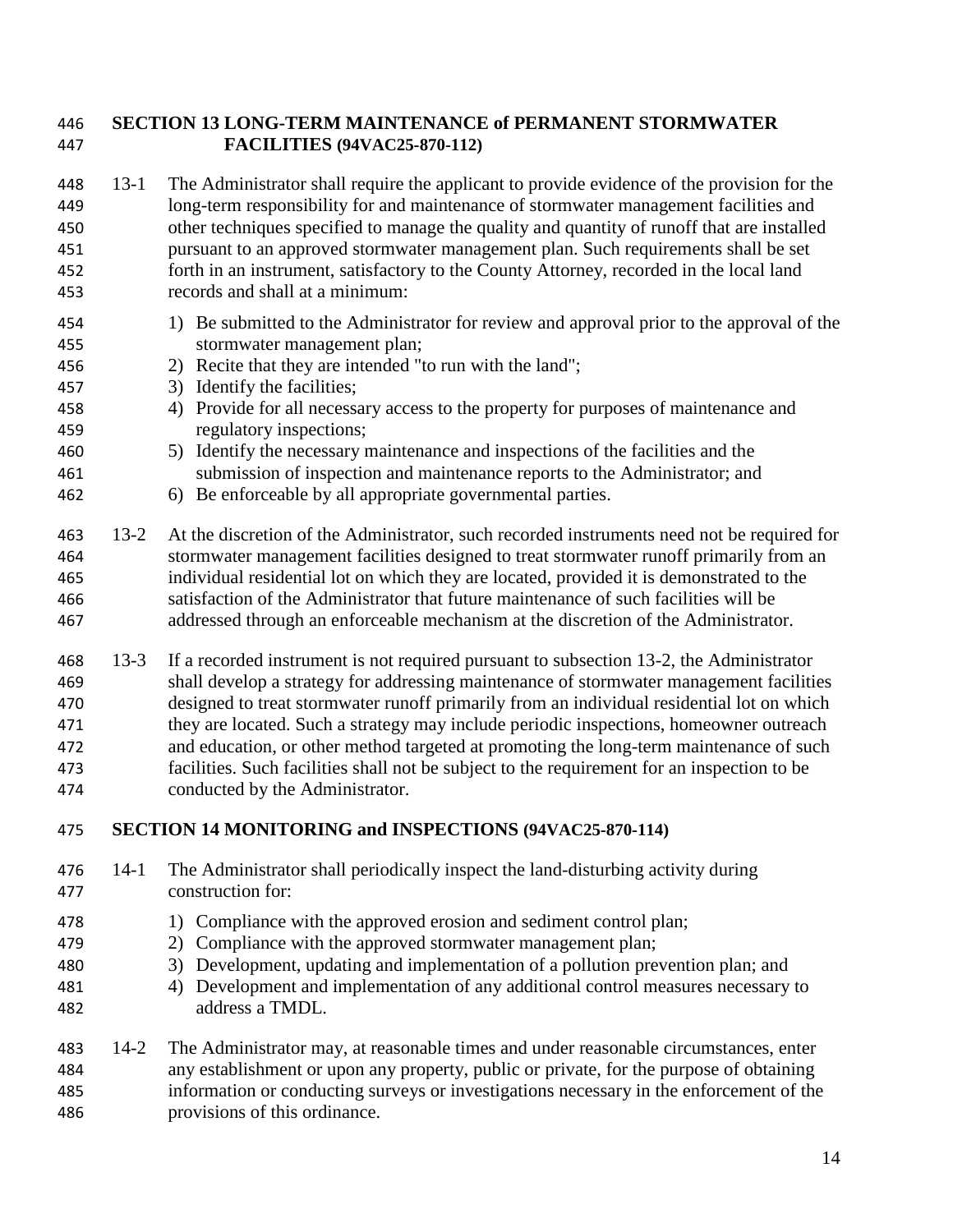14-3 In accordance with a performance bond with surety, cash escrow, letter of credit, any combination thereof, or such other legal arrangement or instrument, a VSMP authority may also enter any establishment or upon any property, public or private, for the purpose of initiating or maintaining appropriate actions which are required by the permit conditions associated with a land-disturbing activity when a permittee, after proper notice, has failed to take acceptable action within the time specified.

- 14-4 To the extent permitted by §62.1-44-15:40 of the Code of Virginia, the Administrator may require every VSMP authority permit applicant or permittee, or any such person subject to the VSMP authority permit requirements under this Ordinance, to furnish when requested such application materials, plans, specifications, and other pertinent information as may be necessary to determine the effect of his discharge on the quality of state waters, or such other information as may be necessary to accomplish the purpose of this ordinance.
- 14-5 Post-construction inspections of stormwater management facilities required by the provisions of this Ordinance shall be conducted pursuant to the County's adopted and State Board approved inspection program, and shall occur, at minimum at least once every five years except as may otherwise be provided for in Section 13-3. The County may utilize the inspection reports of the Owner if the inspection is conducted by a person who is licensed as a professional engineer, architect, landscape architect, or land surveyor pursuant to Article 1 (§ 54.1-400 et seq.) of Chapter 4 of Title 54.1; a person who works under the direction and oversight of the licensed professional engineer, architect, landscape architect, or land surveyor; or a person who holds an appropriate certificate of competence from the State Board.
- 14-6 If the Administrator determines that there is a failure to comply with the conditions of a VSMP Authority, notice shall be served upon the permittee or person responsible for carrying out the permit conditions by registered or certified mail to the address specified in the permit application, or by delivery at the site of the development activities to the agent or employee supervising such activities. The notice shall specify the measures needed to comply with the permit conditions and shall specify the time within which such measures shall be completed. Upon failure to comply within the time specified, a stop work order may be issued in accordance with subsection 14-6(1) by the Administrator, or the permit may be revoked. The Administrator may pursue enforcement in accordance with Section 17 of this Ordinance.
- 520 1) If a permittee fails to comply with a notice issued in accordance with Section 14-6 above, within the time specified, the Administrator may issue an order requiring the owner, permittee, person responsible for carrying out an approved plan, or the person conducting the land-disturbing activities without an approved plan or required permit to cease all land-disturbing activities until the violation of the permit has ceased, or an approved plan and required permits are obtained, and specified corrective measures have been completed. Such orders shall be issued in accordance with the County's local enforcement procedures, and shall become effective upon service on the person by certified mail, return receipt requested, sent to his address specified in the land records of the locality, or by personal delivery by an agent of the County.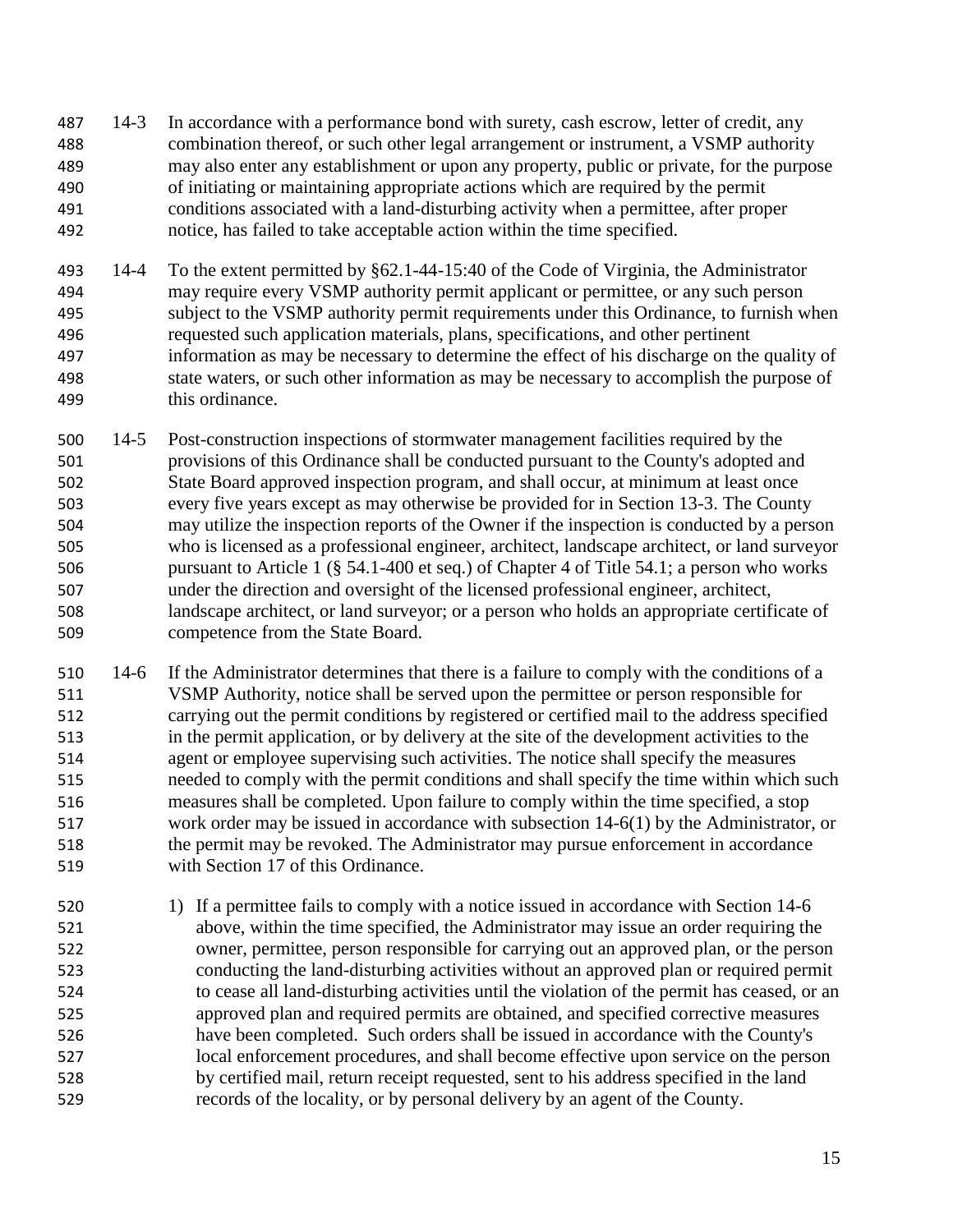- 2) If the Administrator determines that any such violation is grossly affecting or presents an imminent and substantial danger of causing harmful erosion of lands or sediment deposition in waters within the watersheds of the Commonwealth or otherwise substantially impacting water quality, the Administrator may issue, without advance notice or hearing, an emergency order directing such person to cease immediately all land-disturbing activities on the site and shall provide an opportunity for a hearing, after reasonable notice as to the time and place thereof, to such person, to affirm, modify, amend, or cancel such emergency order.
- 3) If a person who has been issued an order is not complying with the terms thereof, the Administrator may institute an injunctive proceeding in accordance with Section 17- 5, in addition to any other administrative and/or judicial proceedings initiated.

#### <span id="page-16-0"></span>**SECTION 15 HEARINGS (94VAC25-870-118)**

- 15-1 Any permit applicant or permittee aggrieved by any action of Richmond County taken without a formal hearing, or by inaction of Richmond County, may demand in writing a formal hearing by the Board, provided a petition requesting such hearing is filed with the Administrator within 30 days after notice of such action is given by the Administrator.
- 15-2 The hearings held under this section shall be conducted by the Board at a regular or special meeting of the Board, or by at least one member of the Board designated by the chairman to conduct such hearings on behalf of the Board at any other time and place authorized by the Board.
- 15-3 A verbatim record of the proceedings of such hearings shall be taken and filed with the Board. Depositions may be taken and read as in actions at law.
- 15-4 The Board or its designated member, as the case may be, shall have power to issue subpoenas and subpoenas duces tecum, and at the request of any party shall issue such subpoenas. The failure of a witness without legal excuse to appear or to testify or to produce documents shall be acted upon by the Board, or its designated member, which action may include the procurement of an order of enforcement from the circuit court. Witnesses who are subpoenaed shall receive the same fees and reimbursement for mileage as in civil actions.

#### <span id="page-16-1"></span>**SECTION 16 APPEALS (Code of Virginia § 62.1-44.15:46)**

 16-1 Final decisions of the Board of Supervisors under this Ordinance shall be subject to review by the Circuit Court of Richmond County provided an appeal is filed within thirty (30) days from the date of the final written decision which adversely affects the rights, duties or privileges of the persons engaging in or proposing to engage in land-disturbing activities.

<span id="page-16-2"></span>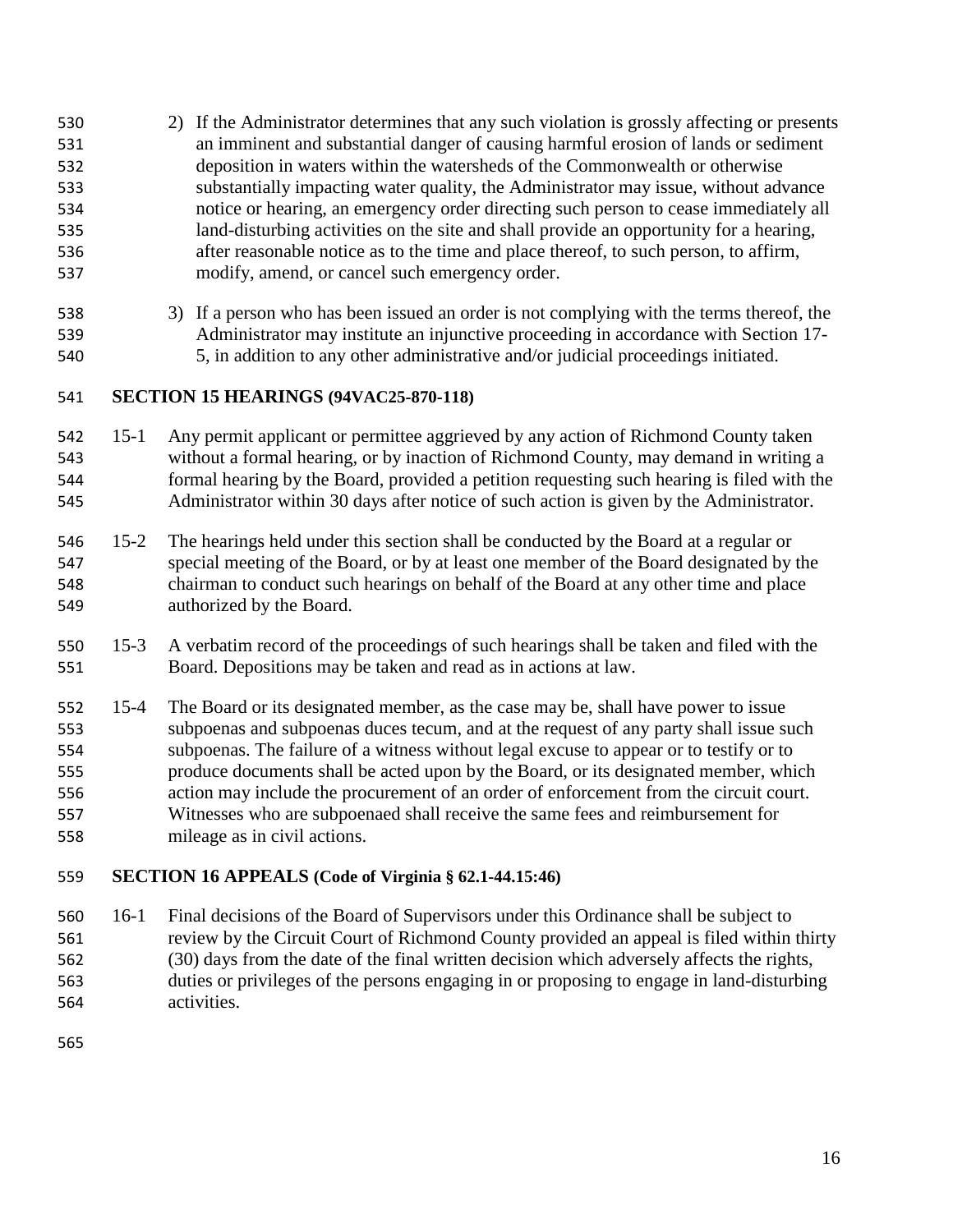#### **SECTION 17 ENFORCEMENT (94VAC25-870-116)**

 17-1 Any person who violates any provision of this ordinance or who fails, neglects or refuses to comply with any order of Richmond County, shall be subject to a civil penalty not to exceed \$32,500 for each violation within the discretion of the court. Each day of violation of each requirement shall constitute a separate offense. 1) Violations for which a penalty may be imposed under this subsection shall include but not be limited to the following: a. Failing to have a general permit registration; b. Failing to prepare a SWPPP; c. Having an incomplete SWPPP; d. Not having a SWPPP available for review as require by law; e. Failing to have an approved erosion and sediment control plan; f. Failing to install stormwater BMPs or erosion and sediment controls as required by this Ordinance and/or state law; g. Having stormwater BMPs or erosion and sediment controls improperly installed or maintained; h. Operational deficiencies; i. Failure to conduct required inspections or having incomplete, improper or missed inspections; and j. Discharges not in compliance with the requirements of 4VAC50-60-1170 of the general permit. 2) The County may issue a summons for collection of the civil penalty and the action may be prosecuted in the appropriate court. In imposing a civil penalty pursuant to this subsection, the court may consider the degree of harm caused by the violation and also the economic benefit to the violator from noncompliance. 3) Any civil penalties assessed by a court as a result of a summons issued by the County shall be paid into the treasury of the County to be used for the purpose of minimizing, preventing, managing, or mitigating pollution of the waters of the locality and abating environmental pollution therein in such manner as the court may, by order, direct. 4) With the consent of any person who has violated or failed, neglected or refused to obey any provision of this Ordinance, any condition of a permit or state permit, any regulation or order of the County, the County may provide, in an order issued against such person, for the payment of civil charges for violations in specific sums, not to exceed the limit specified in this section. Such civil charges shall be instead of any appropriate civil penalty that could be imposed under this section. a. Any civil charges collected shall be paid to the locality or state treasury pursuant to subsection 17-1(3). 17-2 Notwithstanding any other civil or equitable remedy provided by this section, any person who willfully or negligently violates any provision of this ordinance, any order of the County, any condition of a permit, or any order of a court shall be guilty of a misdemeanor punishable by confinement in jail for not more than 12 months and a fine of not less than \$2,500 nor more than \$32,500, either or both.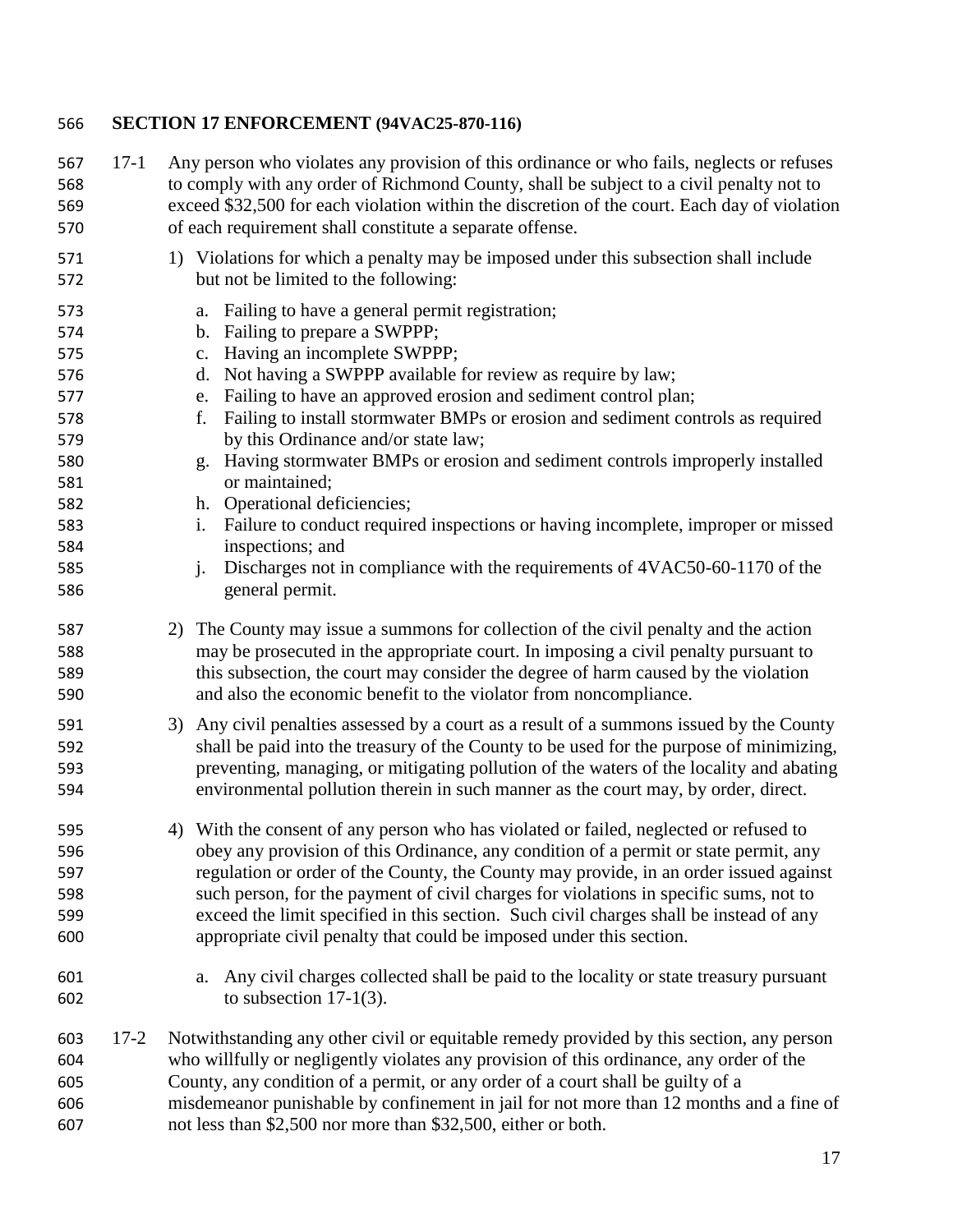- 17-3 Any person who knowingly violates any provision of this ordinance, any regulation or order of the SWCB or the County, any condition of a permit or any order of a court as herein provided, or who knowingly makes any false statement in any form required to be submitted under this ordinance or knowingly renders inaccurate any monitoring device or method required to be maintained under this ordinance, shall be guilty of a felony punishable by a term of imprisonment of not less than one year nor more than three years, or in the discretion of the jury or the court trying the case without a jury, confinement in jail for not more than 12 months and a fine of not less than \$5,000 nor more than \$50,000 for each violation. Any defendant that is not an individual shall, upon conviction of a violation under this subsection, be sentenced to pay a fine of not less than \$10,000. Each day of violation of each requirement shall constitute a separate offense.
- 17-4 Any person who knowingly violates any provision of this Ordinance, and who knows at that time that he thereby places another person in imminent danger of death or serious bodily harm, shall, upon conviction, be guilty of a felony punishable by a term of imprisonment of not less than two years nor more than 15 years and a fine of not more than \$250,000, either or both. A defendant that is not an individual shall, upon conviction of a violation under this subsection, be sentenced to pay a fine not exceeding the greater of \$1 million or an amount that is three times the economic benefit realized by the defendant as a result of the offense. The maximum penalty shall be doubled with respect to both fine and imprisonment for any subsequent conviction of the same person under this subsection.
- 17-5 Any person violating or failing, neglecting, or refusing to obey any rule, regulation, ordinance, order, or any permit condition issued by the Administrator or any provisions of this ordinance may be compelled in a proceeding instituted in any appropriate court by the County to obey same and to comply therewith by injunction, mandamus or other appropriate remedy.

#### <span id="page-18-0"></span>**SECTION 18 FEES (94VAC25-870-700 thru 94VAC25-870-830)**

- 18-1 Fees to cover costs associated with implementation of a VSMP related to land-disturbing activities and issuance of General Permit coverage and VSMP authority permits shall be imposed in accordance with Table 1 of the County's adopted VSMP Fee Schedule. Sites purchased for development within a previously permitted common plan of development or sale shall be subject to fees in accordance with the disturbed acreage of the site or sites according to the same table.
- 18-2 Fees for permit modifications (not including minor modifications) or transfer of registration statements from the General Permit shall be imposed in accordance with Table 2. The fee assessed shall be based on the total disturbed acreage of the site.
- 18-3 Fees for annual permit maintenance shall be imposed in accordance with Table 3, including fees imposed on expired permits that have been administratively continued. With respect to the General Permit these fees shall apply until the permit coverage is terminated.
-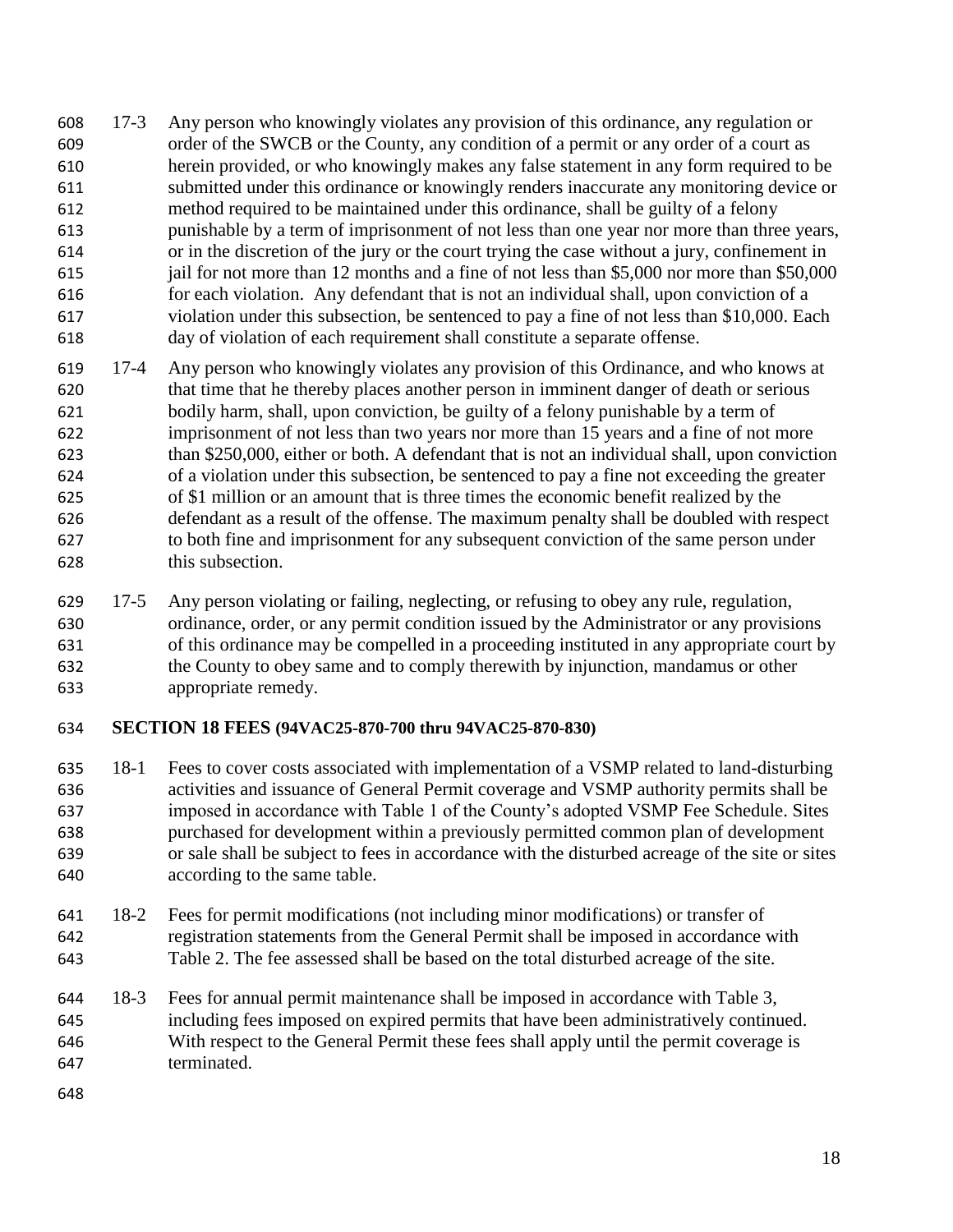- 1) General permit coverage maintenance fees shall be paid annually to Richmond County, by the anniversary date of general permit coverage. No permit will be reissued or automatically continued without payment of the required fee. General permit coverage maintenance fees shall be applied until a Notice of Termination is effective.
- 18-4 No permit application fees will be assessed to:
- 1) Permittees who request minor modifications to permits as defined in Section 2-13 of this ordinance; however, any such permit modifications that result in any change to an approved stormwater management plan that requires additional review by the Administrator shall not be exempt pursuant to this section.
- 2) Permittees whose permits are modified or amended at the request of the Department, excluding errors in the registration statement identified by the Administrator or errors related to the acreage of the site.
- 18-5 All incomplete payments will be deemed as non-payments, and the applicant shall be notified of any incomplete payments. Interest may be charged for late payments at the underpayment rate set forth in §58.1-15 of the Code of Virginia and is calculated on a monthly basis at the applicable periodic rate. A 10% late payment fee shall be charged to any delinquent (over 90 days past due) account. Richmond County shall be entitled to all remedies available under the Code of Virginia in collecting any past due amount.
- 1) The Stormwater Management Fee Schedule shall be adopted by the Board by Resolution, and may be amended by the Board, from time to time, in the same manner, provided that the amount of fees charged shall conform to state law requirements.

#### <span id="page-19-0"></span>**SECTION 19 PERFORMANCE BOND (94VAC25-870-104.D)**

- 19-1 Prior to final approval or as a condition thereof and issuance of any permit, the Applicant shall be required to submit a reasonable performance bond with surety, cash escrow, letter of credit, any combination thereof, or such other legal arrangement acceptable to the County Attorney, to ensure that all improvements required by this Ordinance shall be completed and to ensure that measures could be taken by Richmond County at the Applicant's expense should he fail, after proper notice, within the time specified to initiate or maintain appropriate actions which may be required of him by the permit conditions as a result of his land-disturbing activity. Notwithstanding the foregoing and subject to Section 19-2, a performance bond may not be required for the construction of a single family dwelling with an approved Stormwater Management Plan.
- 19-2 Where stormwater management facilities or other specifications of an approved Stormwater Pollution Prevention Plan are required for the construction of a solitary single family dwelling, no Certificate of Occupancy shall be issued until the installation of these facilities is completed, in accordance with the approved SWPPP. When the occupancy of a single family dwelling is desired prior to the completion of the required stormwater management facilities, or other specifications of the approved plan, a Certificate of Occupancy may be issued only if the applicant provides to the Board a form of surety